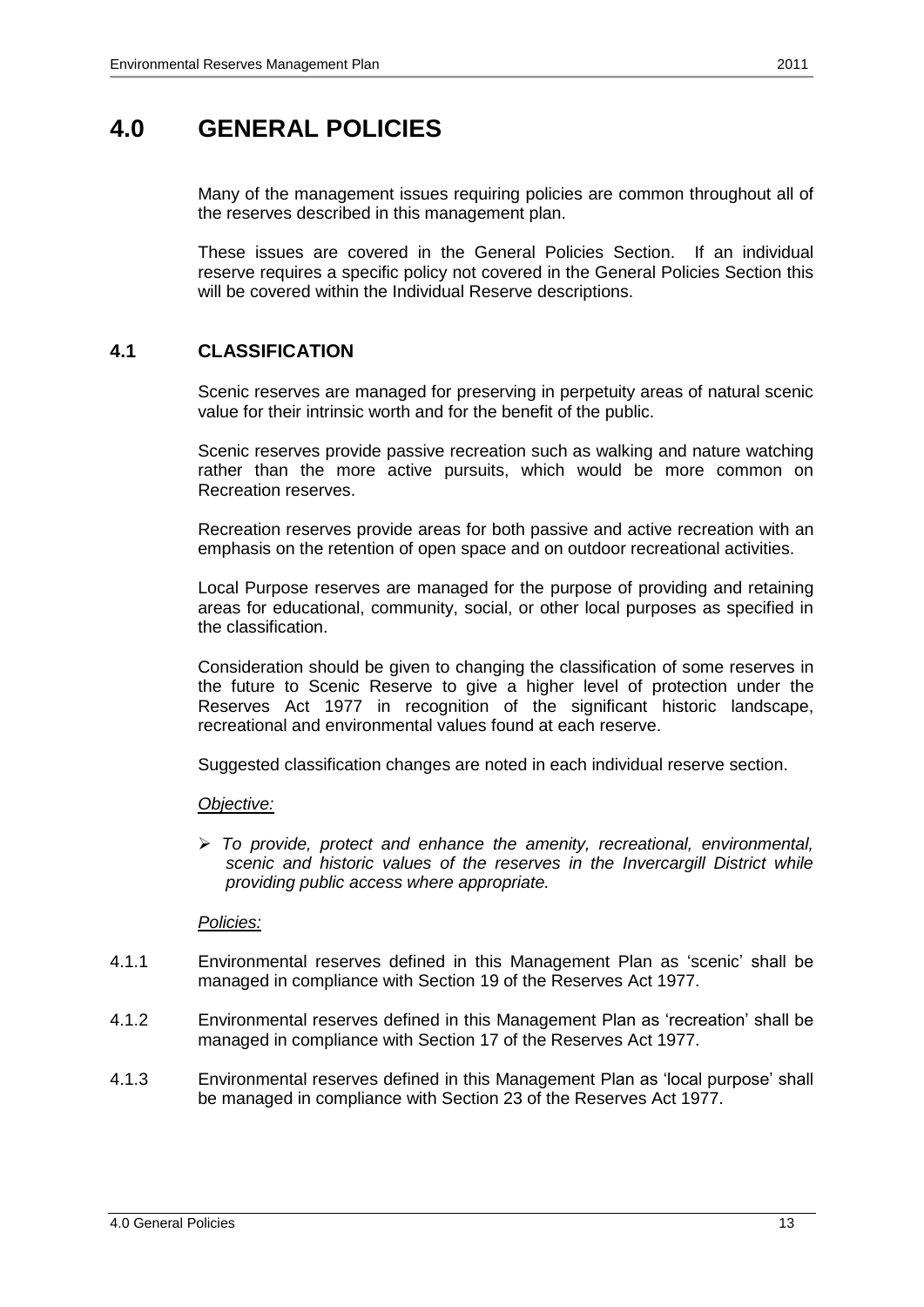### **4.2 GENERAL USE**

With the goal for environmental reserves to have the classification of Scenic reserves, priority is therefore towards the preservation of natural resources within and around these reserves.

Reserves are a major source of open space in the City and are provided for the benefit, enjoyment and use of the public. "Use" policies guide the response of Council to applications to use the reserves. The scope of "uses" that may be proposed is wide and includes: sport, passive recreation, art and cultural events, commercial promotions and festival activities.

Council reserves the right to decline a proposal for use of a reserve, or take action as it sees fit against a user, or stop a use, if the use is likely to cause any adverse effects to the reserve, reserve users or reserve neighbours.

Council occasionally receives applications for the use of reserves for temporary or long-term commercial activities. Commercial activities are an acceptable part of the range of activities within the reserves of the City provided they are consistent with the primary purpose of the reserves as classified under the Reserves Act 1977. The activities should not adversely impact on the reserve, reserve values, reserve users or reserve neighbours.

Long-term non-commercial use of a reserve occurs predominantly through lease arrangements. It generally relates to non-commercial activities carried out from sports fields, clubhouses, halls and other indoor facilities and community group buildings. This generally means long-term enclosure of reserve space for the use by a particular group that then obtains a greater benefit than that received by the general public.

### *Objective:*

 *To allow and encourage public use that is compatible with the purpose of the reserve.*

- 4.2.1 The utilisation of each environmental reserve shall be in compliance with its classification as a Recreation, Scenic or Local Purpose reserve and the general and individual policies set out in this Management Plan.
- 4.2.2 Access to environmental reserves will be free of charge to the general public except as provided for in Policy 4.2.4 or where exclusive use has been granted.
- 4.2.3 All events on environmental reserves must be booked in advance with the Parks Division and users must comply with the "Terms and Conditions" for use of the Reserve. These terms and conditions are reviewed and updated from time to time.
- 4.2.4 Council may charge a fee for use of environmental reserves where the user gains a special benefit that is not available to other reserve users, or where there are costs associated with the activity or event.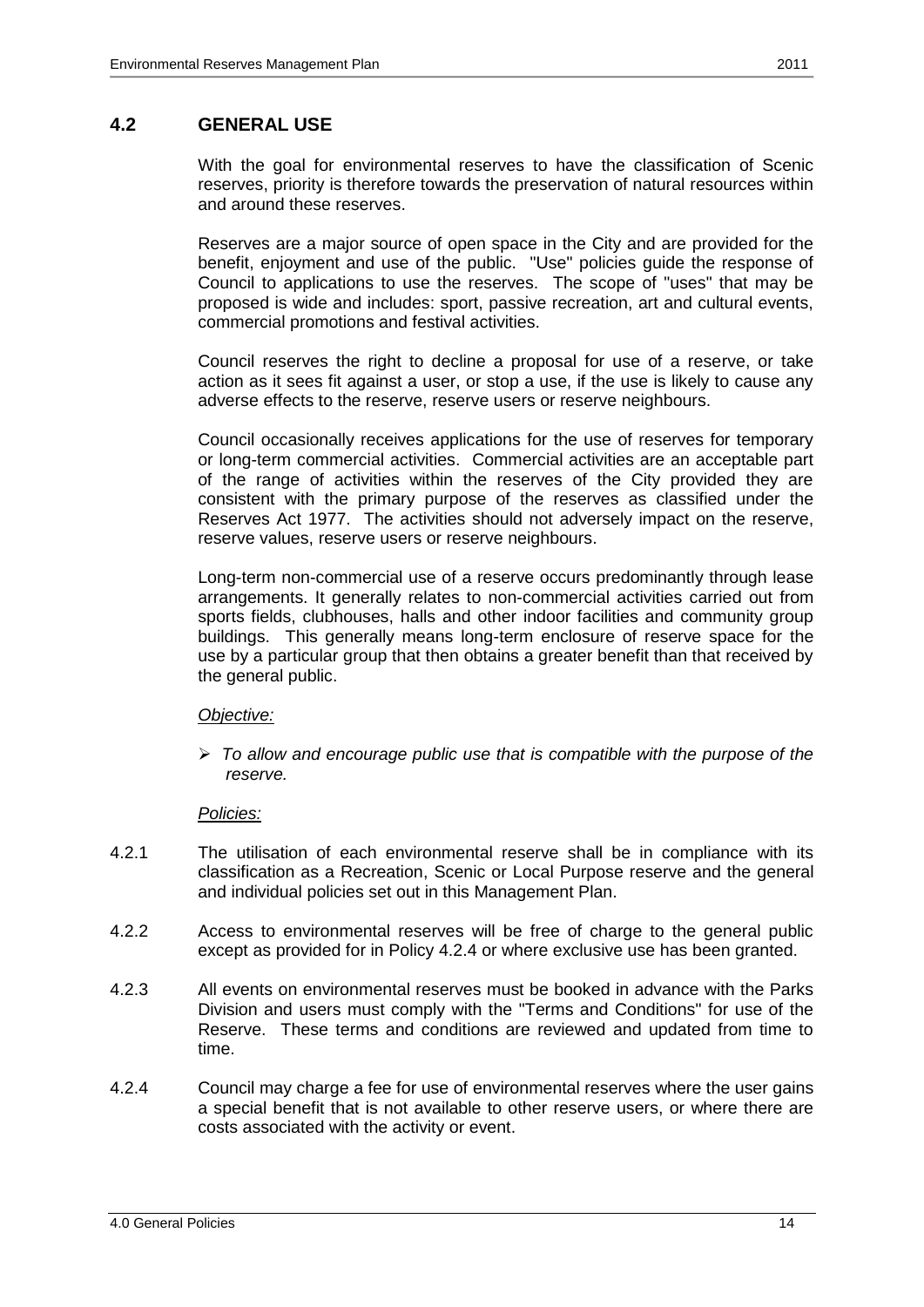- 4.2.5 Environmental reserve facility and park fees and charges are adopted by Council annually and are identified in Council's Annual Plan.
- 4.2.6 Where necessary, Council will consider temporary closure of a reserve, or part of a reserve, in conjunction with statutory requirements for the protection and wellbeing of environmental reserves and for the protection and control of the public using them.
- 4.2.7 Council may grant a permit for commercial activities to temporarily occupy part of an environmental reserve for a period of up to six consecutive days (Section 54(1)(d) and Section 56(1)(b) Reserves Act 1977*)*, if it is necessary to enable the public to obtain the benefit and enjoyment of the reserve or for the convenience of those using the reserve.
- 4.2.8 Council may grant a long-term lease or licence for a recreation or commercial activity to occupy part of environmental reserves where the activity complies with the Reserves Act 1977.
- 4.2.9 Any user of any environmental reserve shall be responsible for ensuring that any adverse effects on the reserve and reserve values, reserve users or reserve neighbours can be avoided, remedied or mitigated, except as other wise authorised by Council and includes compliance with Council Bylaws.

# **4.3 ACCESS INTO AND THROUGH RESERVES**

The level and standard of access provision into an environmental reserve needs to be appropriate to the reserve classification, reserve values and the anticipated level of public utilisation of the reserve.

At various times Council may close the reserves or parts of the reserves for issues of safety, maintenance, development and wildlife protection. Some events may also require temporary closure of part of the reserves. Some occupation agreements may allow restricted access by the general public into areas of the reserve by the use of fences and/or forms of barriers.

Motorised and non-motorised vehicles on reserves can be a source of danger to other reserve users, plant and wildlife, and may have the potential to cause damage to reserves.

Many of these reserves contribute as important recreational, environmental and community resources, whether they are classified as scenic, recreational or local purpose reserves, and are popular for informal and formal recreation.

To protect and preserve each reserve's special values, it is important to ensure the public areas and walkways are well defined. It is also important that Council has the ability to limit or exclude public access into certain areas where the impact of human activities would be at the detriment of the vegetation habitat.

Tracks and footpaths are often integral to the ease of use and enjoyment of a reserve by users, providing recreational opportunities and links between areas.

Council is committed to working towards the removal of barriers to the participation of the elderly or people with limited mobility in leisure and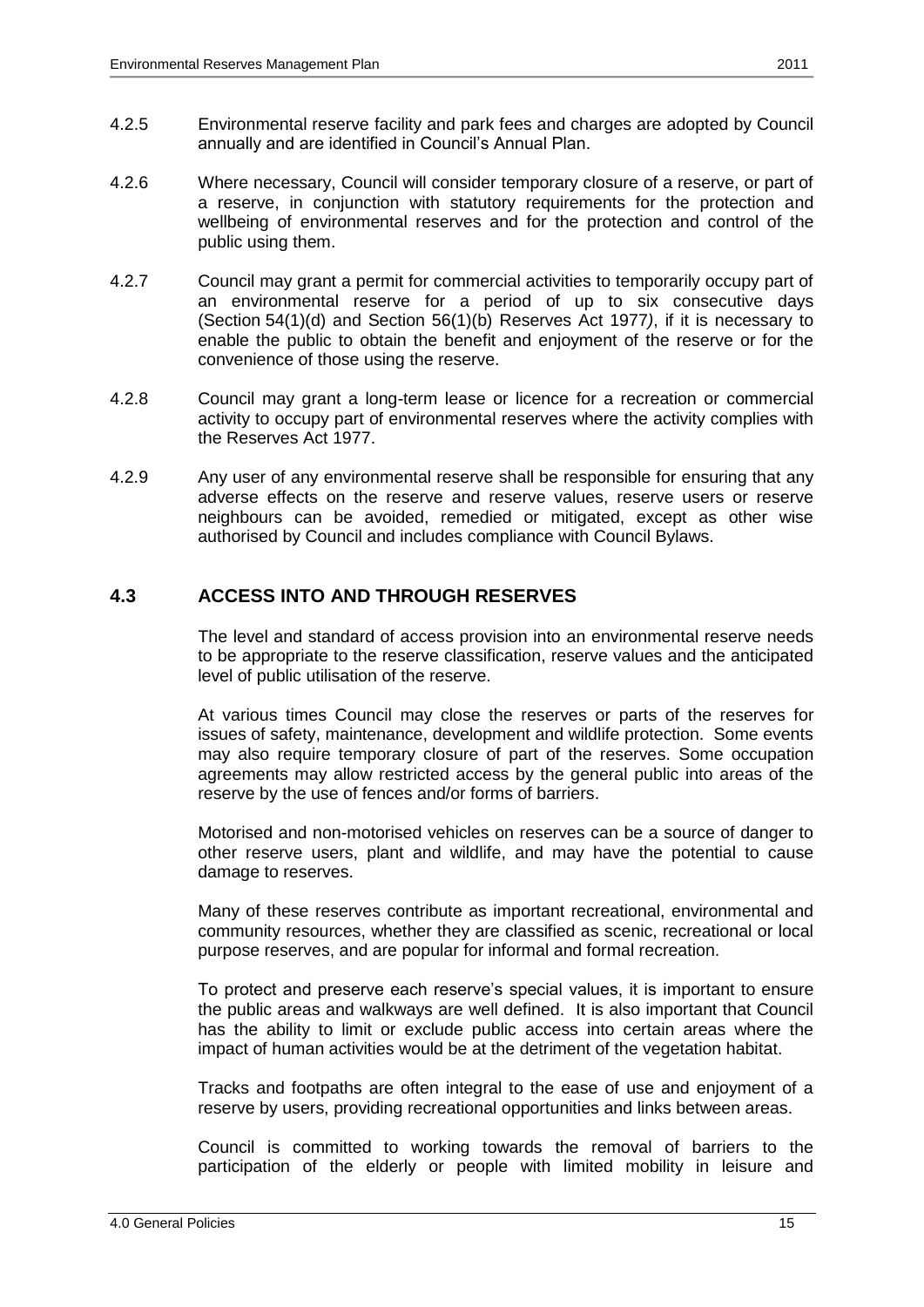recreational activities on reserves. Improved access to parks and reserves can increase the use of a park by enhancing comfort and convenience for a range of users and provide significant safety benefits.

It will not always be feasible or desirable to make all facilities fully accessible. Different degrees of accessibility will be achievable at different sites.

Wherever possible, the design or upgrade of a facility shall incorporate features that allow easy access for the elderly or people with limited mobility. For features to be recognised as fully accessible they need to comply with national standards.

### *Objectives:*

- *To provide safe and easy access into and through environmental reserves where any adverse effects on the environmental values can be minimised.*
- *To ensure pedestrian safety by restricting vehicle access on the reserve.*
- *To allow tracks, cycle ways, informal trails and footpaths over reserves.*
- *To manage the preservation of the natural environment for future generations.*
- *To improve access to the reserve where practical and feasible to ensure everyone is able to enjoy it.*

- 4.3.1 Environmental reserves will be open for public access except where restrictions and limitations are necessary for the reserve's protection and management or public safety.
- 4.3.2 Existing car parking shall be maintained to a level which is compatible with the nature of the reserve in a style that does not detract from its aesthetic qualities or recreational use.
- 4.3.3 Motorised vehicles, other than emergency and maintenance vehicles are not permitted in the environmental reserves other than on areas designated as roadway or parking, without prior written authority from Council.
- 4.3.4 Where car parking areas are provided for clubs and organisations, all costs relating to the formation and maintenance of the car park shall be borne by the club or organisation concerned.
- 4.3.5 Temporary vehicle access for special events may be granted for specific purposes and then terminated at the completion of the event.
- 4.3.6 Non-motorised vehicles are prohibited from using any of the pedestrian tracks within the environmental reserves without prior written authorisation from Council or unless specifically identified in the individual reserve descriptions and sign posted on site.
- 4.3.7 Council shall use the NZ Standards Handbook Tracks and Outdoor Visitor Structures (SNZ HB 8630:2004) as a guide to developing and maintaining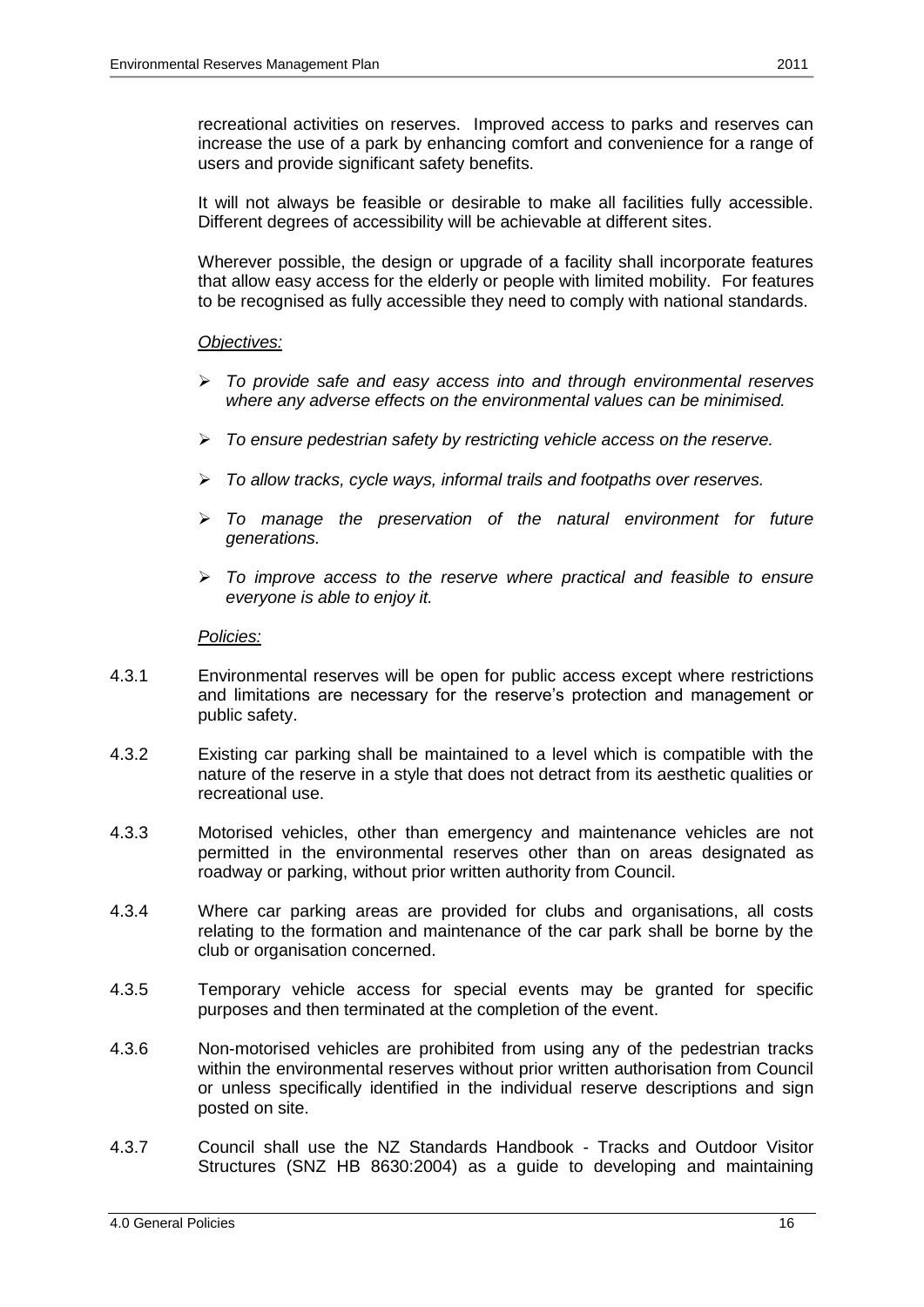walking tracks in reserves. All walking tracks on the environmental reserves shall be developed and maintained to the ''Walking Track' standard where resources permit.

- 4.3.8 Where practicable, paths and tracks on environmental reserves shall be developed to a barrier free standard for use by people with mobility difficulties or limitations.
- 4.3.9 New walking tracks shall only be developed in environmental reserves where the effects on the environmental values of construction and long term public utilisation can be kept to a minimum.
- 4.3.10 Environmental reserve buildings, associated facilities and landscaping will be designed or upgraded where practical and feasible, to meet the current national standard and design criteria for access for people with disabilities.
- 4.3.11 Council will provide the necessary tracks and facilities to allow safe access through environmental reserves while protecting their natural values.
- 4.3.12 Council reserves the right to exclude the public from certain areas of the environmental reserves containing significant values or to limit activities that may damage the natural vegetation habitat.
- 4.3.13 To allow development that is appropriate for and generally acceptable for a reserve of its nature. Additional projects will be assessed on a case by case basis.

### **4.4 TREES AND VEGETATION**

Trees and vegetation contribute to reserve amenity, historical, environmental, cultural and landscape values.

Often the vegetation forms a significant part of these natural values and can become the most visible feature on a reserve. In many cases the remnants of native vegetation found on environmental reserves are representative of the vegetation cover that would have been found in surrounding areas prior to human occupation.

It is important to monitor, manage and maintain vegetation on reserves where possible. However, exotic vegetation can become a nuisance or danger to reserve users and reserve neighbours. It can also affect the use or enjoyment of the reserve or adjoining properties. Council will consider remedial action where appropriate to resolve these problems.

People regularly approach the Parks Division requesting permission to collect firewood and pine cones from fallen or cut trees on reserves. Firewood permits are generally only given to non-profit community groups or individuals for personal use only.

### *Objectives:*

*To display a variety of trees and shrubs on environmental reserves.*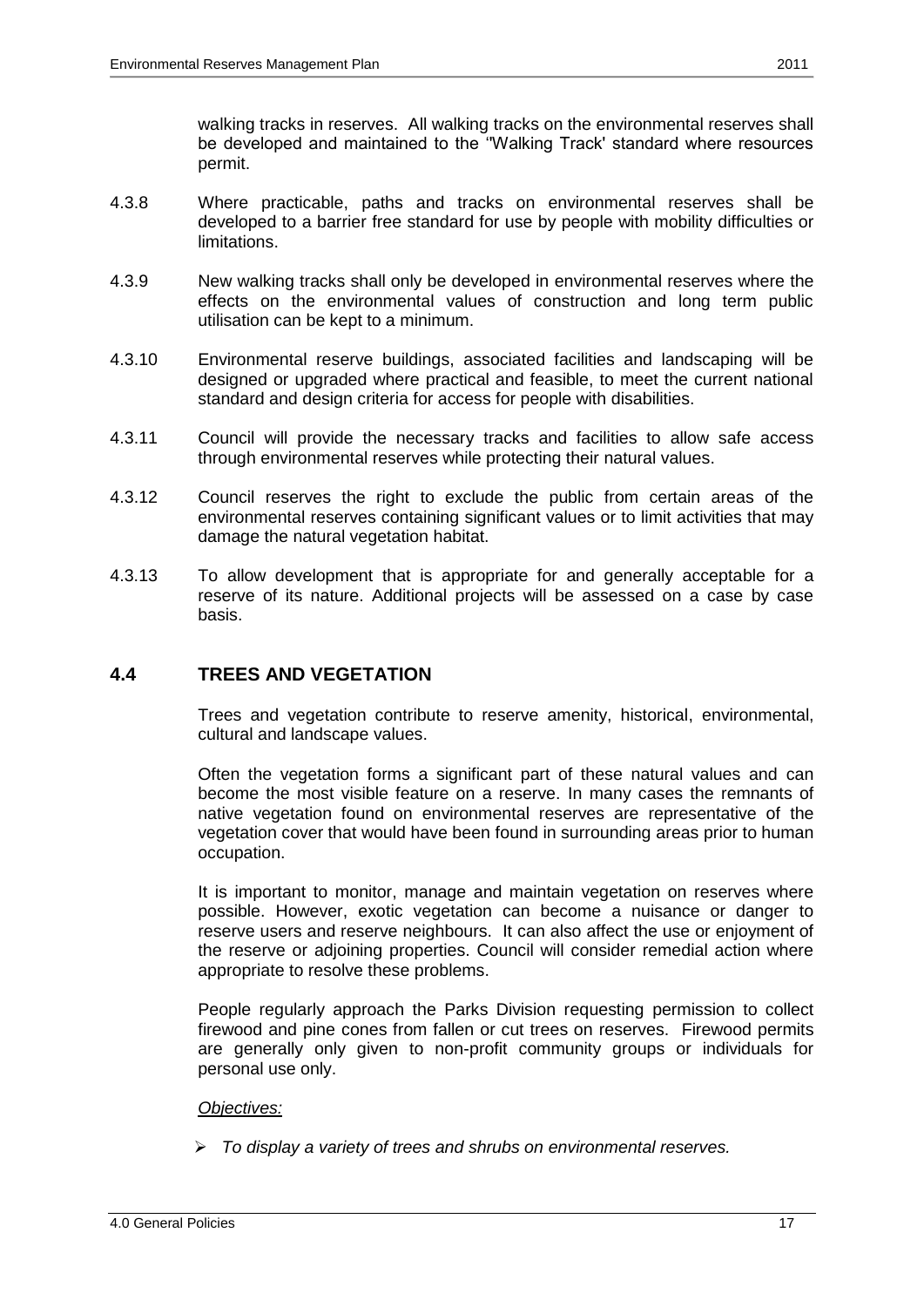- *To develop and maintain the vegetation on environmental reserves as a significant function contributing to reserve attractiveness.*
- *To maximise the benefits of vegetation on environmental reserves while avoiding, minimising or mitigating the adverse effects on reserve neighbours.*
- *To protect and enhance the native vegetation found on environmental reserves as important wildlife habitats and as remnants of previous vegetation cover.*
- *To gradually remove all exotic vegetation from environmental reserves over a long term period.*
- *To control the removal of exotic wood from felled or fallen trees for safety, landscape or management purposes.*
- *To control the unauthorised removal of vegetation from reserves.*
- *To ensure the integrity of shelter is maintained into the future.*

- 4.4.1 Planting and maintenance of vegetation on environmental reserves shall be planned strategically and designed to enhance and protect the scenic and horticultural qualities and natural character of environmental reserves.
- 4.4.2 Wherever possible and practical, only native species sourced locally, or those most suitable to the area, shall be planted and maintained in the environmental reserves.
- 4.4.3 Vegetation shall be planted where it will not cause harm or is not likely to spread, or as a part of any re-vegetation programme to protect the genetic health and purity, stabilisation, amenity and enhancement of the environments.
- 4.4.4 Planting and management of vegetation on environmental reserves will take into account:
	- (a) Management objectives and policies for the reserve.
	- (b) Any landscape plans for the reserve.
	- (c) The effect the vegetation will have on adjacent properties at the time of planting and in the future.
	- (d) The effect the vegetation will have on underground and overhead network utility infrastructure and its future maintenance.
	- (e) Horticultural, landscape and ecological considerations.
- 4.4.5 Council will support local initiatives to re-vegetate areas within the environmental reserves to an approved planting programme.
- 4.4.6 Maintenance, adding or removal of vegetation will only be undertaken by Council, or Council approved contractors unless written approval from Council has been received.
- 4.4.7 Before making any decision on complaints received about trees on environmental reserves, Council will consider and assess the effect of the alleged nuisance by: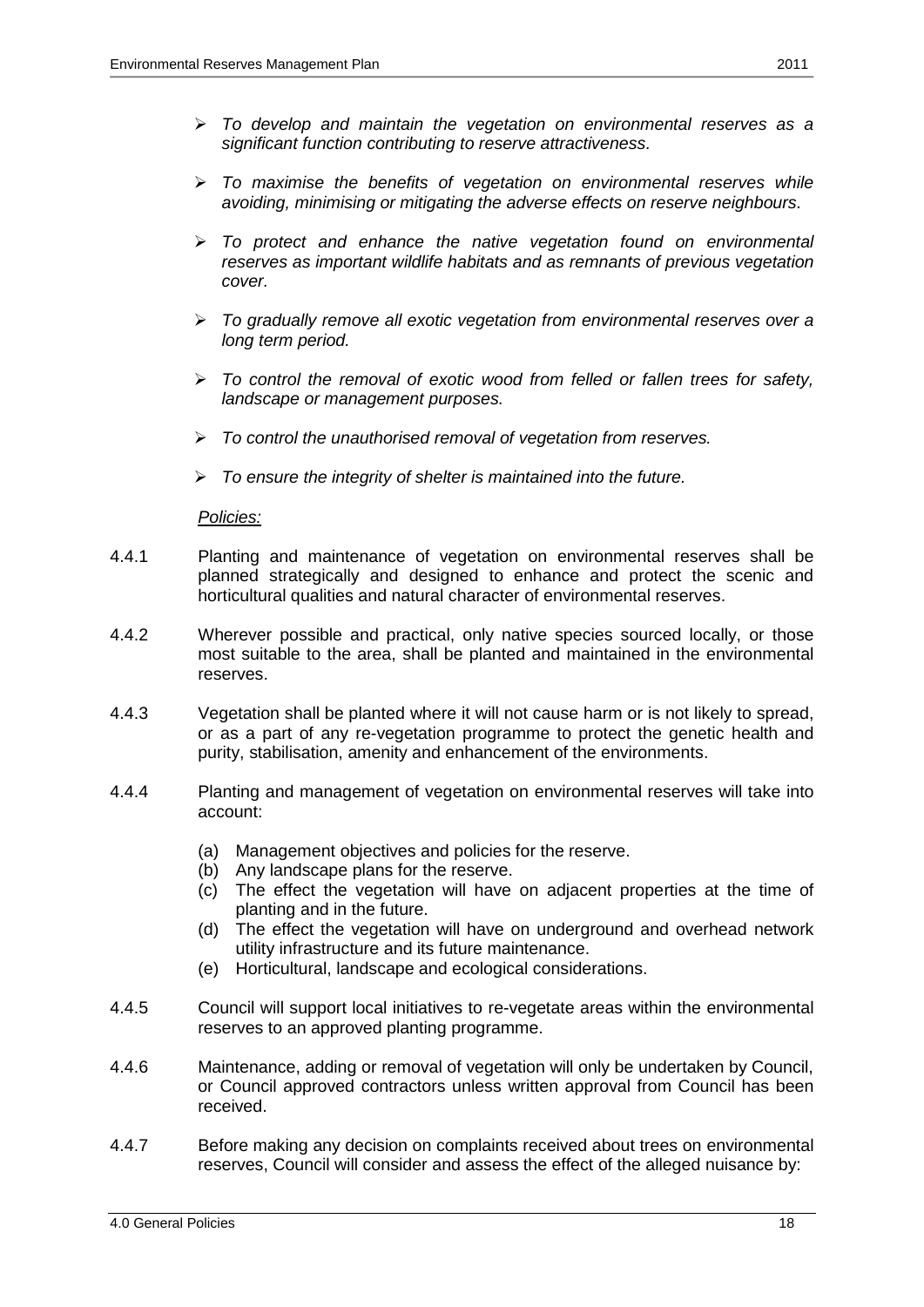- (b) Considering the potential danger to life and property.
- (c) Considering the interests of the public and park users.
- (d) Considering the value and protection of the tree.
- (e) Considering the purpose and classification of the reserve.
- 4.4.8 Where appropriate, planting programmes shall be developed and maintained to further enhance the native vegetation in the environmental reserves.
- 4.4.9 Environmental reserve vegetation shall be monitored at regular intervals to detect changes over time and to help identify the success of work programmes and initiatives.
- 4.4.10 All exotic vegetation shall gradually be removed from environmental reserves.
- 4.4.11 Exotic grass growth in the environmental reserves shall be controlled and managed in appropriate areas where open space and recreational facilities are required. All other exotic grasses shall be removed as part of an approved planting programme to gradually re-vegetate areas.
- 4.4.12 Firewood permits may be granted to groups and individuals for a fee for the removal of exotic wood from felled or fallen trees, or from pruning operations upon application, including:
	- (a) Members of the public where the wood is for personal use only.
	- (b) Non-profit community groups where the proceeds of the sale are being used for projects approved by Council.
- 4.4.13 No live or standing trees or vegetation are to be removed or damaged during wood removal operations.
- 4.4.14 Advise private landowners on species suitable to plant adjacent to boundary fence lines or gardens in urban situations for screening purposes.

# **4.5 FAUNA**

Environmental reserves often provide significant avifauna and entomological habitat and in many cases act as 'islands' within highly modified environments.

The quality and quantity of vegetation found within the reserves is linked to the quality and quantity of habitats for insects and the numbers of birds visiting and breeding.

*Objective:*

 *To protect the habitat of insects and bird life within the environmental reserves.* 

*Policies:*

4.5.1 The habitat for indigenous fauna on environmental reserves shall be protected and enhanced wherever possible.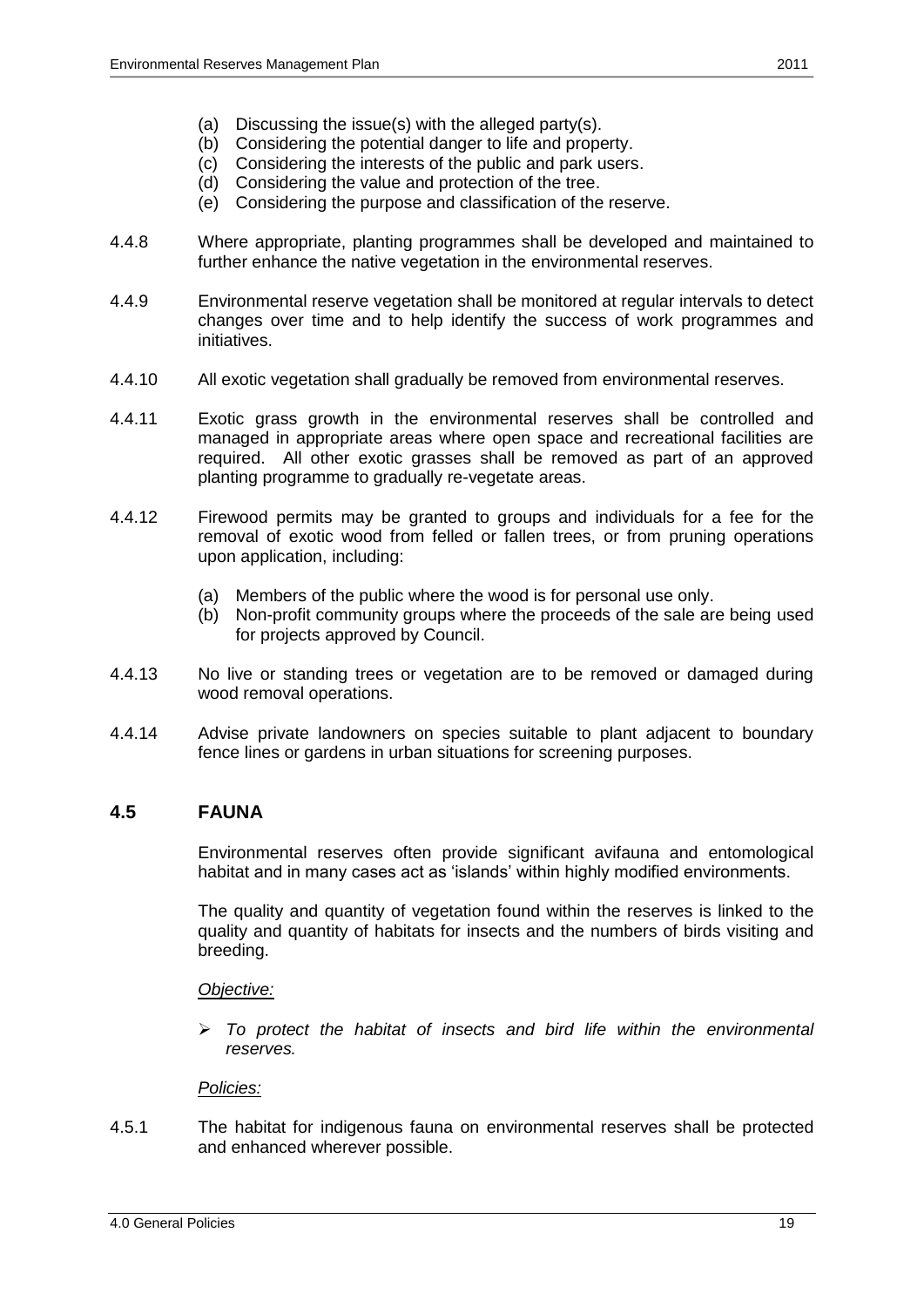4.5.2 Fauna on environmental reserves shall be monitored at regular intervals to detect changes over time as resources permit.

### **4.6 PEST PLANTS AND ANIMALS**

Environmental reserves are often located within highly modified and built up areas making them particularly at risk of invasion of pest plants and animals.

Pest plants and animals are a threat to the health of the environment. Some pest species contribute significant detrimental effects on native plants, animals and ecological processes, or impose an adverse visual impact on the landscape.

The Regional Pest Management Strategy defines gorse *(Ulex europeaus)* as a 'containment pest plant' and requires that gorse be destroyed within 10 metres of any property boundary where the neighbouring property is free of gorse. Gorse, over time, can damage fences and render them ineffective in controlling stock.

The control and eradication of weeds on Council reserves is the responsibility of the Invercargill City Council Parks Division. The effective control of weeds is undertaken to comply with the Regional Pest Management Strategy for Southland.

Natural regeneration within environmental reserves shall be encouraged through the control of persistent weed species and pest animals.

### *Objective:*

 *To minimise the impact of pest plants and animals on reserve values, reserve users and reserve neighbours.*

- 4.6.1 Pest plants and animals on environmental reserves shall be controlled in accordance with the 'Regional Pest Management Strategy, 2007' or any subsequent reviews of this strategy.
- 4.6.2 Council will endeavour to remove invasive weed and pest animal species in and around environmental reserves by approved control methods.
- 4.6.3 Animals and birds deliberately abandoned in environmental reserves may be considered a pest and destroyed.
- 4.6.4 Council will liaise, support, assist and cooperate with Regional Council and other interest groups to provide for the detection, control and monitoring of pest plants and animals on environmental reserves.
- 4.6.5 Council will monitor reserves for dumped weeds and promote anti-garden weed dumping to residents generally or in specific locations.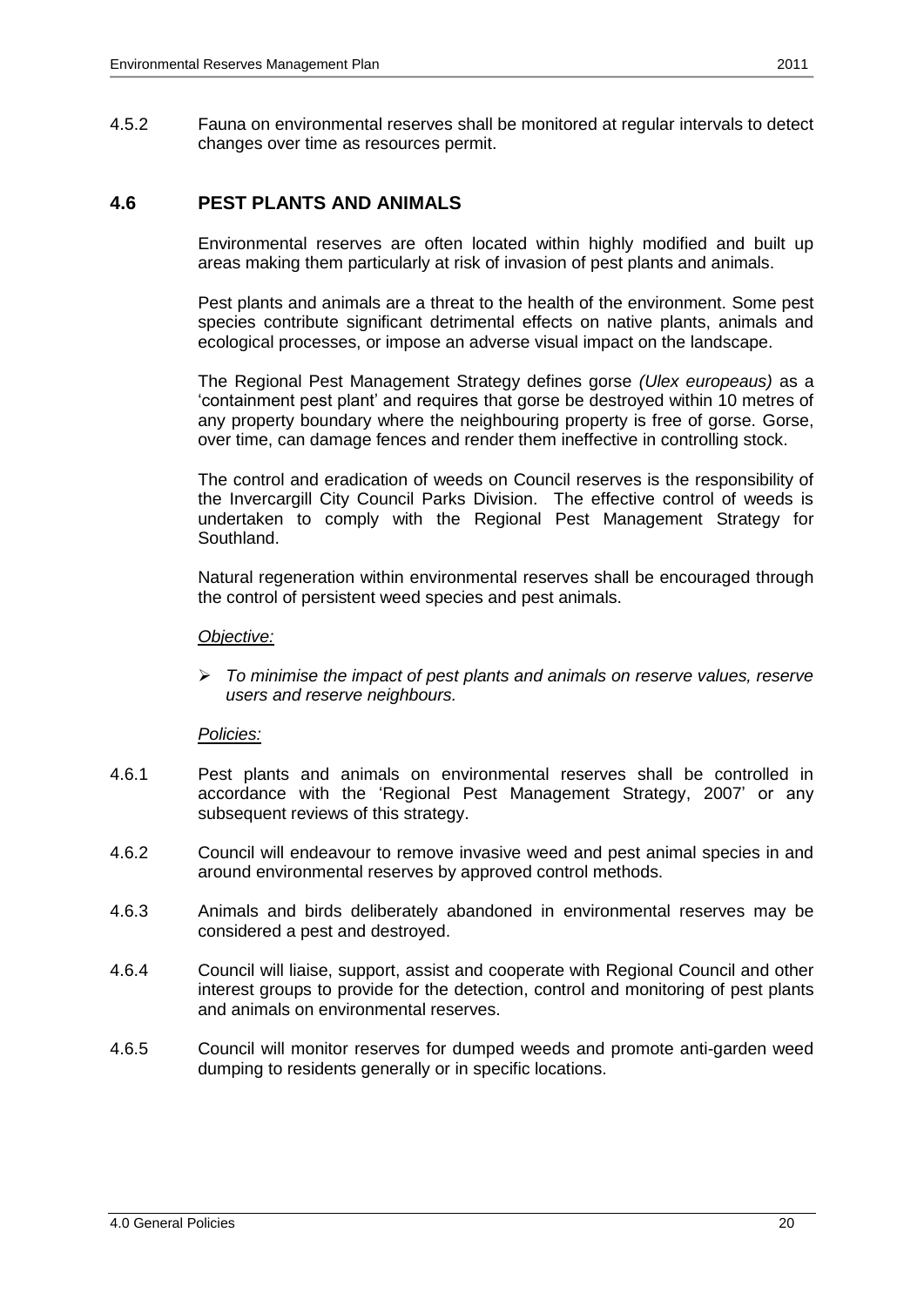# **4.7 DOMESTIC ANIMAL CONTROL**

Uncontrolled domestic animals can cause damage to plants and soil structure of reserves, restrict regeneration and may endanger other reserve users.

### *Objective:*

 *To protect vegetation, waterways and soil structure on environmental reserves and to provide a safe and attractive reserve for all users.*

### *Policies:*

- 4.7.1 Uncontrolled animals are not permitted on environmental reserves unless otherwise provided for through an appropriate lease or license under Section 73 of the Reserves Act 1977 as indicated in an Individual Reserve policy or with written permission of Council.
- 4.7.2 Council will continue to use grazing as a management tool where it does not cause inappropriate adverse effects.

# **4.8 DOGS ON RESERVES**

Council adopted the Dog Control Policy for Parks and Reserves in May 2005. This policy refers only to dogs on parks, reserves and open spaces that are managed and controlled by the Parks Division.

Dog faeces can carry diseases which can affect humans and other dogs. When a dog fouls in public, the person controlling the dog is responsible for the immediate removal of the faeces.

### *Objectives:*

- *To provide environments within the city's parks and reserves where dogs and people can happily co-exist.*
- *To allow dogs and their owners reasonable access to the city's parks and reserves, at the same time protecting the safety and comfort for all users.*
- *To make available areas of open space in the city's parks and reserves, which provide reasonable exercise and recreational opportunities for dogs and their owners.*
- *To minimise danger and/or nuisance caused by dogs to the public or to wildlife and natural habitats on the city's parks and reserves.*
- *To provide appropriate signage and public notification to dog owners (or those people exercising their dogs) informing them of their responsibilities while using the city's parks and reserves.*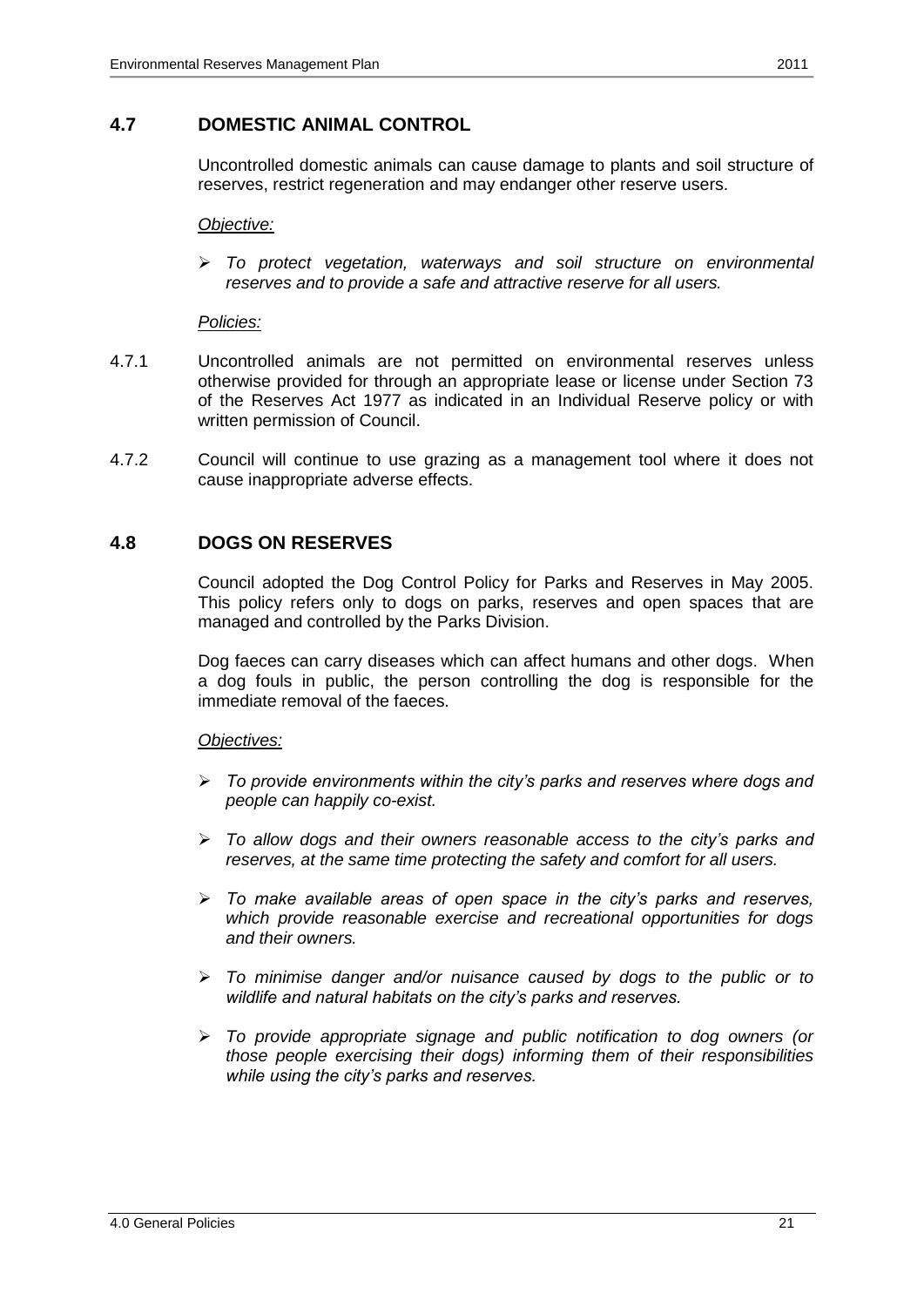### *Policies:*

### 4.8.1 Access

Appropriate levels of access to parks and reserves for dogs and their owners shall be made available.

### 4.8.2 Safety and Conflict

Dog access to parks and reserves shall be restricted or, in some cases, prohibited where the likelihood of conflict exists between dogs, the public or the environment.

### 4.8.3 Exercise Areas

Dog exercise areas shall be made available to provide sufficient opportunities for the needs of dogs in the City's parks and reserves.

### 4.8.4 Signage and Education

A review of the dog control signage on parks and reserves in the City shall be carried out with a goal of standardising and simplifying this. Opportunities for informing the public on dog control policies on parks and reserves, such as newsletters, media releases and advertising shall also be considered. Appropriate signage will be erected at various locations to assist dog owners in complying with this policy.

### 4.8.5 Dog Fouling

Every person, whose dog defecates on any City park or reserve, is required to remove the deposited faeces from the reserve area immediately or dispose of the material in a suitable receptacle.

### 4.8.6 Responsibilities

It is the responsibility of the person exercising the dog on the City's parks and reserves to ensure the dog is fully registered and that it complies with any other Council Dog Control Bylaw.

### 4.8.7 Enforcement

Parks Division officers shall convey the agreed policies to dog owners when observing any offence. Enforcement will be via Council's dog control officers and, if necessary, by provision of the Reserves Act 1977, parks rangers and the introduction of bylaws.

### 4.8.8 Definitions

*Dogs-on-a-Leash Areas*

Areas where dogs are required to be leashed at all times are:

- $\triangleright$  All parks and reserves in the Invercargill City Council area, with the exception of areas classified as -
	- Dog-prohibited areas.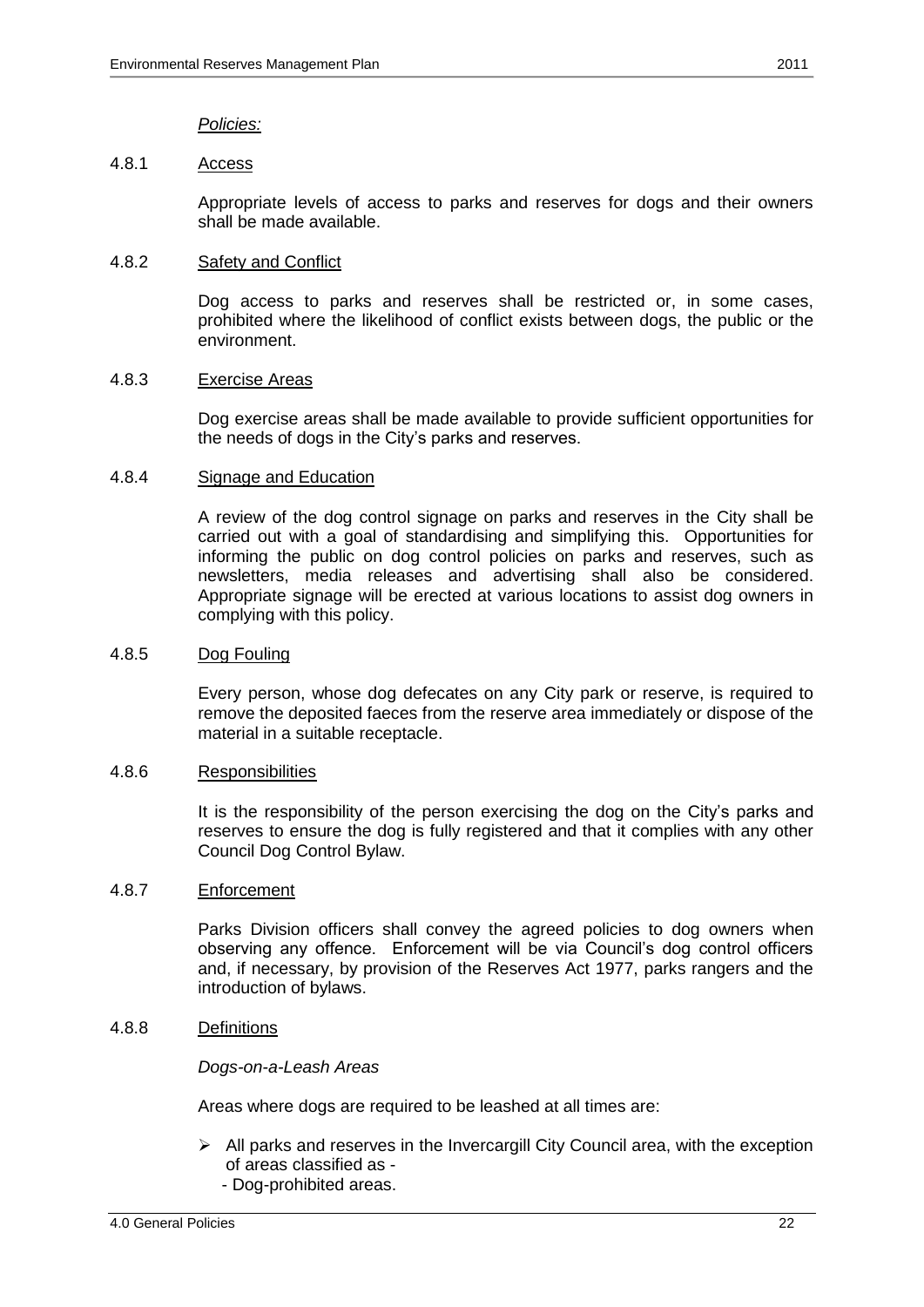- Designated dog-exercise areas.

Dogs-on-a-leash areas include all walking tracks on parks "short walks" and all cemeteries and crematoria areas. A list of walking tracks is located in the Parks office.

### *Dog-Prohibited Areas*

Areas where dogs are prohibited are:

- $\triangleright$  Anywhere within ten metres of any children's play equipment, including skateboard ramps and paddling pools.
- $\triangleright$  The designated playing areas of all marked sports fields.
- $\triangleright$  The areas around the Sandy Point ponds and lagoons specifically designated as wildlife habitats *[refer to Sandy Point Management Plan].*
- $\triangleright$  The area around and in the Donovan Park pond where there is risk of disturbing wildlife *[refer to Donovan Park Management Plan].*
- $\triangleright$  Areas that from time to time the Council will notify by way of signage and advertising that there is a temporary dog prohibition in place because of wildlife, stock or other issue.

### *Designated Dog-Exercise Areas*

These are areas designated for dog exercise where dogs are permitted to be at large while under continuous surveillance and effective control. Maps showing these areas are located in the Parks office.

- $\triangleright$  Sandy Point Domain, excluding playgrounds, marked sports fields and the ponds and lagoons designated as wildlife habitats. Dogs must be on a lead while on all formed walking tracks.
- Donovan Park, excluding marked sports fields and the Donovan Park pond where there is a risk of disturbing wildlife.
- Elizabeth Park, excluding playgrounds. Dogs must be on a lead while on all formed walking tracks.
- Turnbull Thomson Park, excluding playgrounds and marked sports fields. Dogs must be on a lead while on all formed walking tracks.

#### *Notes*

- *The person exercising the dog must be able to control it as if it was on a*  leash. If the person exercising the dog cannot stop or retrieve the dog *immediately with a whistle or call, then the person cannot exercise their dog with its leash off.*
- *The person exercising the dog must carry a leash at all times.*
- *The person exercising the dog must be capable of restraining the dog.*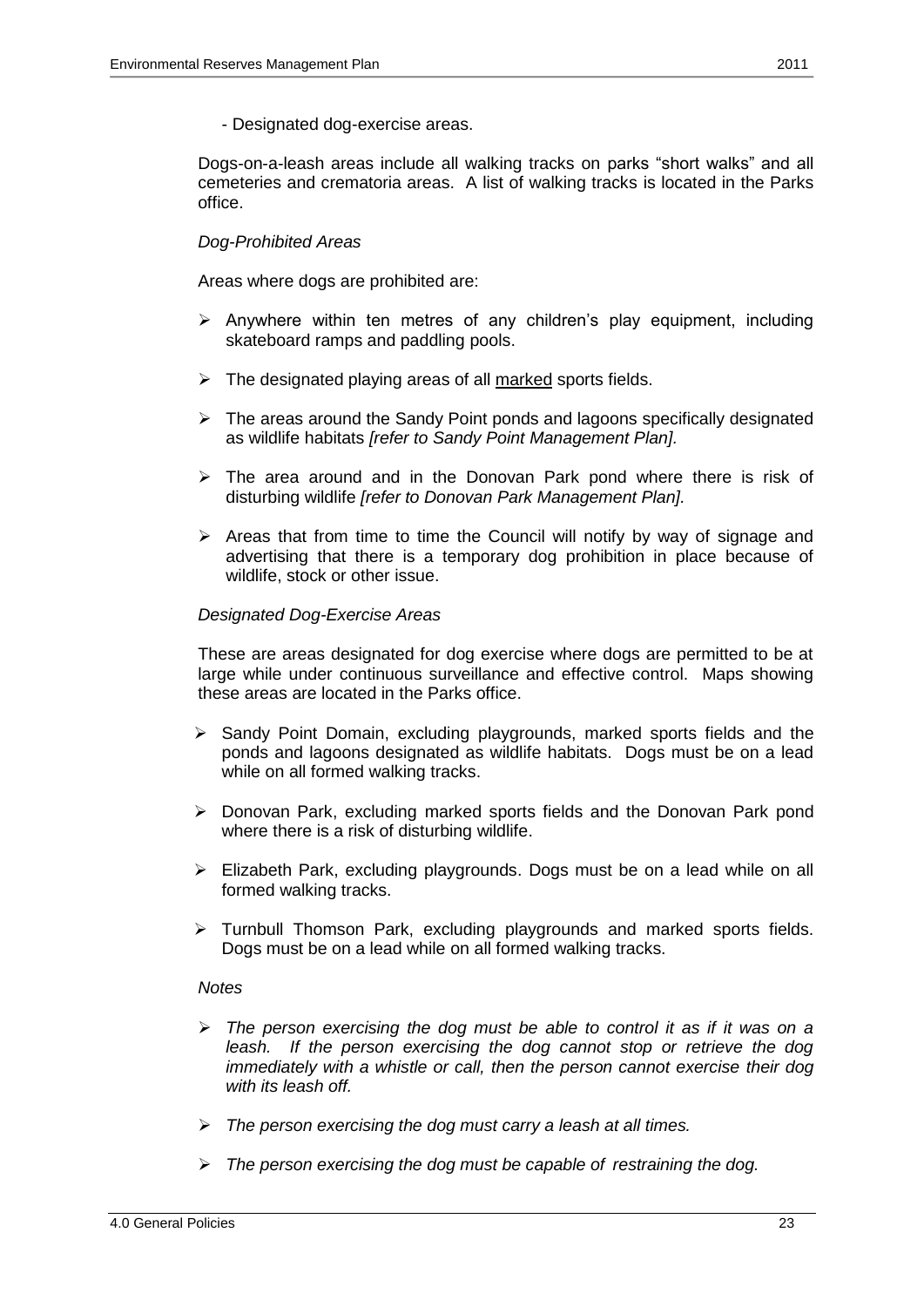*The person exercising the dog is responsible for removing any deposited faeces from the dog exercising area.*

### **4.9 BOUNDARIES AND FENCING**

Council reserves adjoin a variety of land uses in settings, from urban to rural, with a range of fencing styles, materials and heights used. The condition of boundaries is an important consideration when protecting environmental reserves.

Good quality fences and boundaries that are stock proof and that direct pedestrians to formed entrances and restrict vehicle access are required where appropriate. Fences and barriers may be required within reserves to prevent vehicular access to certain areas or to enclose service areas where appropriate.

While Council is prepared to meet its Fencing Act 1978 obligations, it is important that ratepayers are not burdened with paying for boundary fencing that exceeds the standard of fence beyond that which is considered a minimum requirement.

Council sets a maximum contribution based on a cost per lineal metre for an appropriate standard of fence style which is reviewed annually. If a boundary fence is considered necessary, a contribution from Council may be made subject to an application being received in writing stating the reason for the fence and requesting assistance. Once it is determined that a new fence is required or the current fence should be replaced, the applicant is advised.

Applications for a fence will be assessed on its design in terms of visual permeability and its contribution to the attractiveness of the reserve.

Over time some reserves have been encroached by adjacent landowners. Encroachments typically range from the minor and easily removed without effect (such as washing lines and fences), to access driveways and, in the more extreme cases, to parts of dwellings. No new encroachments are permitted without the approval of Council.

#### *Objectives:*

- *To protect the natural vegetation within environmental reserves from stock and public entry by adequately fencing boundaries.*
- *To meet boundary-fencing obligations under the Fencing Act 1978 where required.*
- *To protect reserve values and encourage freedom of public movement into and through reserves.*
- $\geq$  To limit the number of fences or barriers on reserves to those which will *protect reserve values, reduce the adverse effects on reserve neighbours, or which will ensure reserves can be used safely.*
- *To provide a unified boundary with plantings.*
- *To stop encroachments on reserve land.*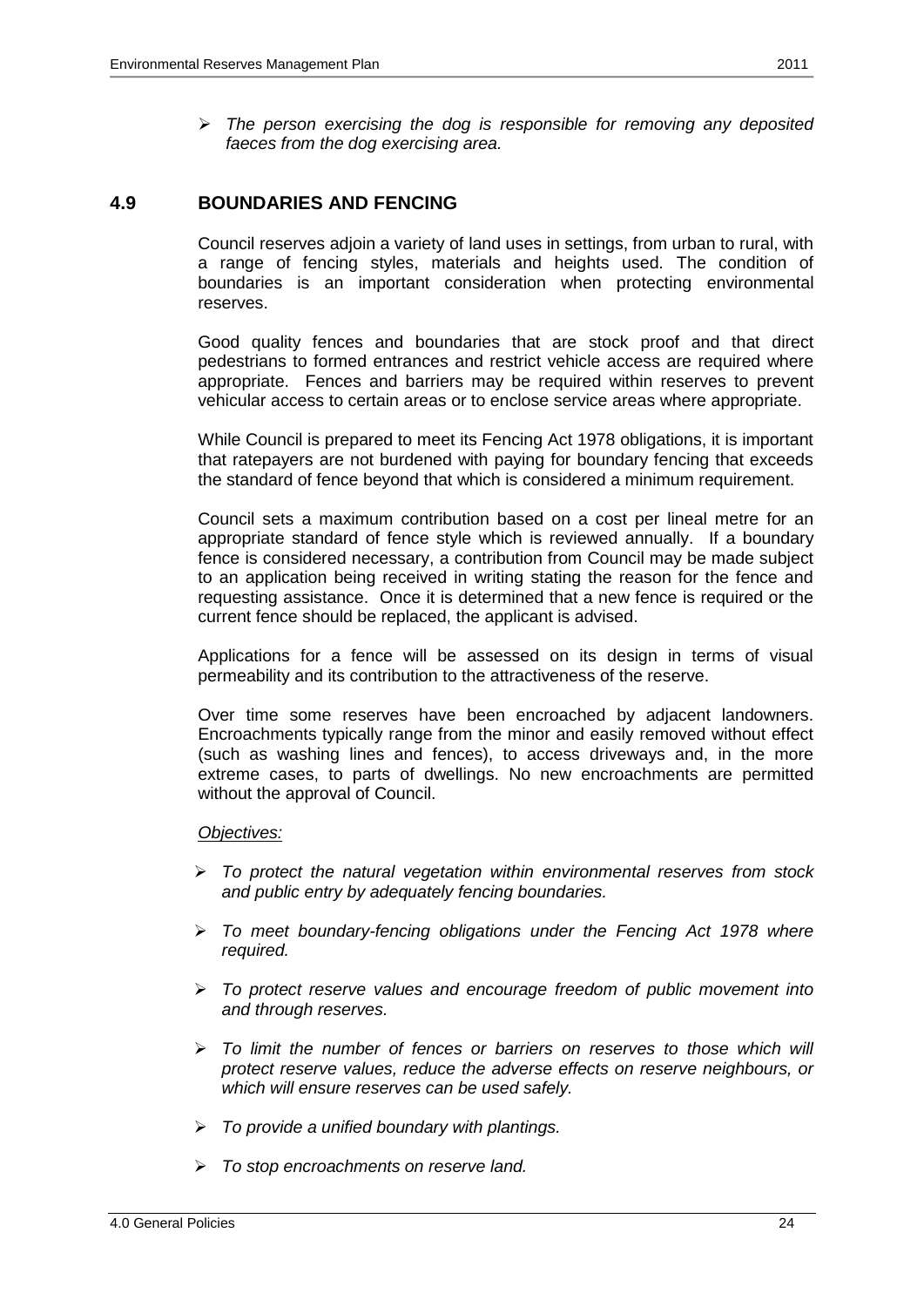### *Policies:*

- 4.9.1 Environmental reserve boundaries shall be maintained to a standard that prohibits stock from entering the reserve, directs people towards formed access points, and restricts vehicle entry.
- 4.9.2 Boundary fences shall be kept clear of any invasive weeds, encroachments and of any activities seen as detrimental to the preservation of the reserve.
- 4.9.3 Fencing is not always required around or within environmental reserve boundaries, provided there is no risk of stock invading the reserve. However, occupiers of neighbouring properties need to be aware of the reserve boundaries. This is so there is no encroachment from neighbours onto reserve land at any time.
- 4.9.4 Council will investigate requests for contribution towards the construction of boundary fences on environmental reserves only when it is deemed necessary and where it is to be established on the correct legal boundary.
- 4.9.5 Council will meet its boundary fencing obligations under the Fencing Act 1978 where there is a justifiable need. Council shall contribute on a per metre basis up to a maximum amount based on the current rate at the time of application as approved by Council resolution annually. Council shall in each case assess the type of fence appropriate to the character, use and environs of the reserve.
- 4.9.6 Where an environmental reserve occupier requests the enclosure of its facilities, the cost of erecting and maintaining appropriate fences to the satisfaction of Council shall be borne by the reserve occupier and required written approval from the Parks Manager for colour and design prior to construction.
- 4.9.7 Enclosure of an activity or feature within an environmental reserve with a fence or barrier will only be permitted if there is a justifiable need, eg protecting other reserve users from the effects of the activity and protecting reserve values.
- 4.9.8 Boundary fences will be inspected annually.
- 4.9.9 Unify fence lines with plantings where necessary.
- 4.9.10 Where encroachments onto reserve land have been identified, these need to be addressed through formal agreements or stopped immediately.

# **4.10 BUILDINGS AND STRUCTURES**

Environmental reserves are created principally for preserving the indigenous flora and fauna and indigenous associations for the benefit, enjoyment and use of the public. Some buildings and structures such as toilets, boardwalks or bridges are considered necessary for the enjoyment and full utilisation of the reserves.

Providing outdoor furniture on reserves that is appropriately designed and blends in with the surrounding landscape can add to the user's enjoyment and full utilisation of reserves.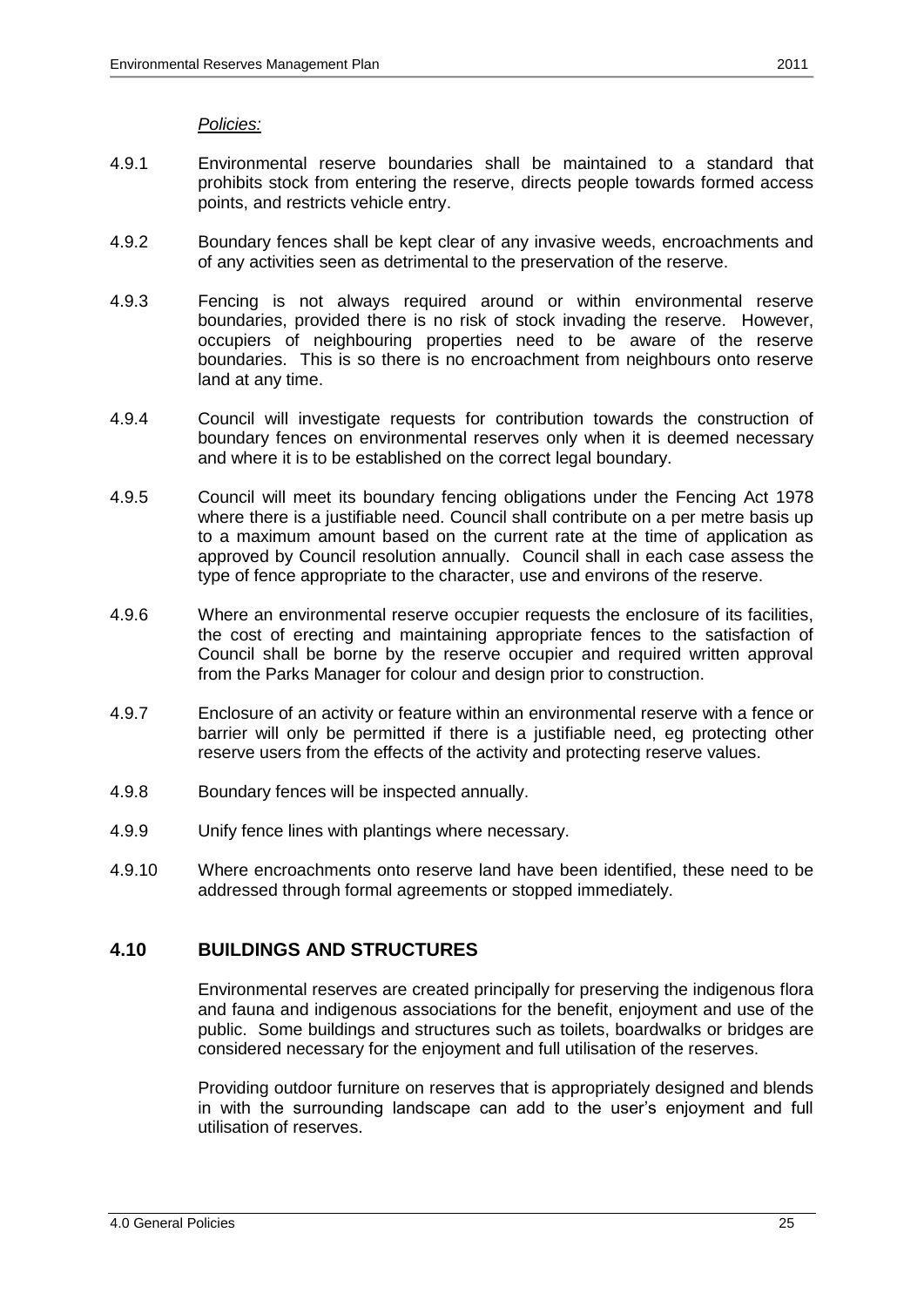### *Objectives:*

- *To provide and maintain well designed and appropriately located buildings and structures in environmental reserves to improve utilisation and add to the enjoyment of the reserve by its users.*
- *To ensure that all reserve facilities are maintained to an appropriate standard that enhances amenity values of the reserve.*

- 4.10.1 Any proposal to develop a building or structure on an Environmental Reserve will be dependent on the availability of resources and the type of reserve of which it is proposed for.
- 4.10.2 Applications for new buildings or changes to existing buildings on environmental reserves require Council approval and shall meet the Objectives and Policies of 6.1 - Requests for Development on Reserves with particular emphasis on Policy 6.1.9 which identifies the requirements of any development plan.
- 4.10.3 The design of any building or structure in environmental reserves shall be subject to Council approval and shall be in keeping with the surroundings to enhance and complement the landscape.
- 4.10.4 Buildings and structures on environmental reserves shall be maintained to a high standard and, where practicable, designed to limit the opportunity for vandalism.
- 4.10.5 Buildings and structures on environmental reserves will be designed or upgraded, where practical and feasible, to meet with the current national standard and design criteria for access for people with limited mobility or pushchairs.
- 4.10.6 The number of buildings and structures in the environmental reserves shall be limited to a level that facilitates safe and appropriate use of the reserve.
- 4.10.7 The natural, scenic and recreational values relevant to the environmental reserves shall be protected and managed by allowing only those buildings and structures which complement the setting in which they are placed.
- 4.10.8 Applications for extensions to existing buildings shall only be granted where the extension is seen as enhancing the enjoyment and full utilisation of the reserve.
- 4.10.9 Exterior colour schemes of buildings and structures on environmental reserves shall be approved by Council. The painting and creation of murals (not advertising) on buildings and structures may be considered on submission of a copy of the design and proposed colour scheme to Council.
- 4.10.10 Where appropriate, buildings on environmental reserves shall be shared with other recreation users of the reserve and, when not required for events or gatherings, made available for other non commercial community use.
- 4.10.11 The establishment, design and maintenance of new or existing public toilets on environmental reserves shall take into account current New Zealand Standards.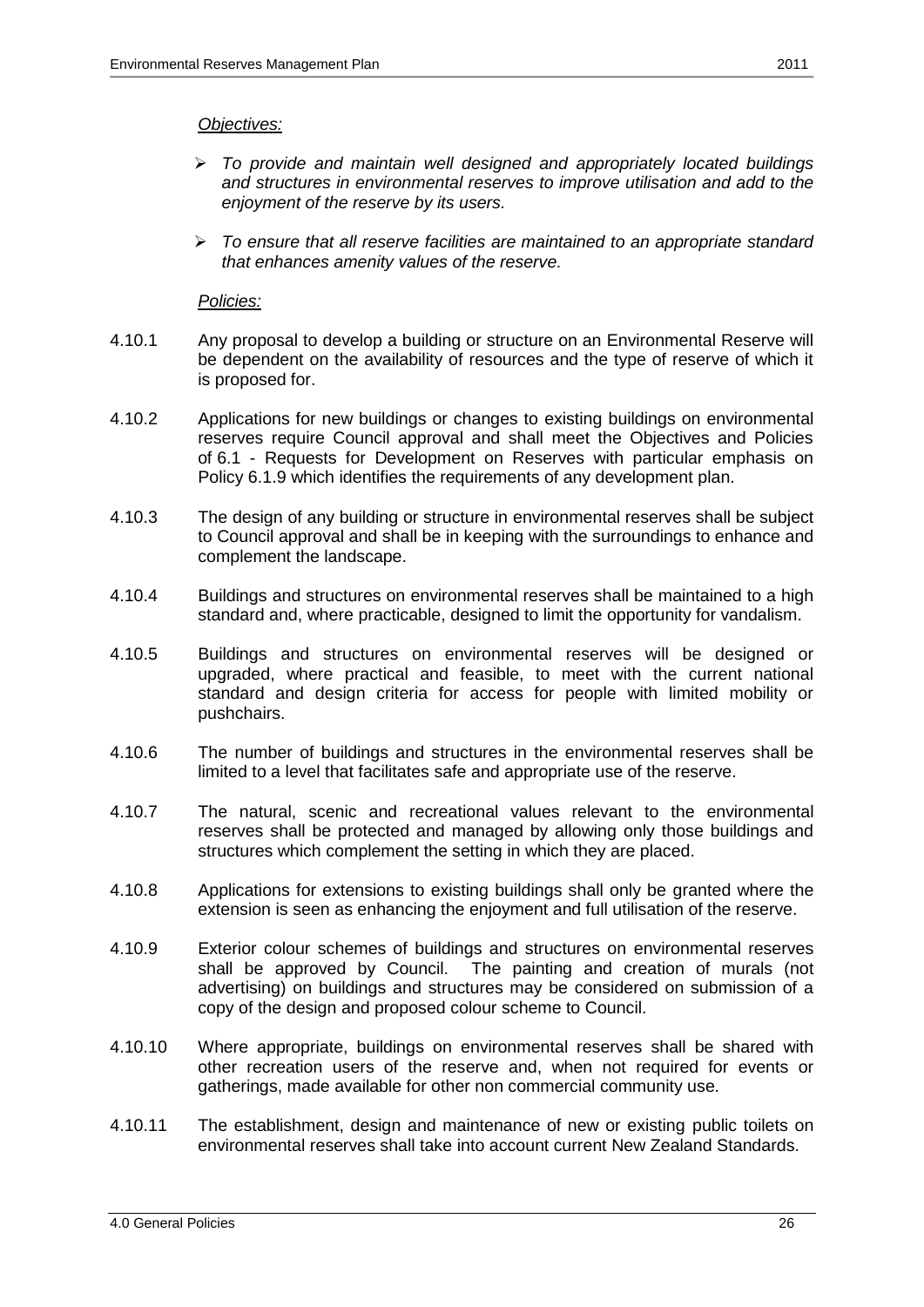- 4.10.12 The number and location of new or existing public toilets on environmental reserves shall be kept under constant review.
- 4.10.13 Any tenanted buildings are to be maintained to a presentable standard of high quality for visitors to see.
- 4.10.14 Clubs and associations shall be responsible for maintenance of their buildings and facilities on environmental reserves to an appropriate standard as determined by Council.
- 4.10.15 Clubs and associations shall be responsible for the full cost of removal of any building and associated facilities when no longer required.
- 4.10.16 No application for extensions will be granted to those buildings on environmental reserves that are classified as non-conforming buildings.

# **4.11 OCCUPATION AGREEMENTS**

The term 'occupation agreement' refers to any lease, license, easement or other agreement granted between Council and a person, organisation or company that is occupying part of a reserve.

Council's power to grant an occupation agreement over reserves varies depending on the status of the reserve concerned and the rights transferred from the Crown. Any application will require Council approval and be subject to the objectives and policies of this plan.

### *Objectives:*

- *To permit the occupation of reserves for approved individuals, groups, uses or facilities by the granting of occupation agreements.*
- *To balance the retention of open space with appropriate use and occupation of reserves.*
- *To ensure public accountability of reserve management.*
- *To ensure adequate remedy or mitigation of any adverse effects on reserve values caused by leases, licences, easements or other occupation agreements.*
- *To ensure that all costs associated with the development and implementation of occupation agreements are the responsibility of the applicant.*

- 4.11.1 All organisations and occupying landowners with buildings, facilities, easements or grazing on environmental reserves shall be required to hold an occupation agreement as provided for by the Reserves Act 1977.
- 4.11.2 Application for any new occupation agreement on the environmental reserves will be in writing providing detailed information about the type of occupation. Applications for occupation agreements shall meet the Objectives and Policies of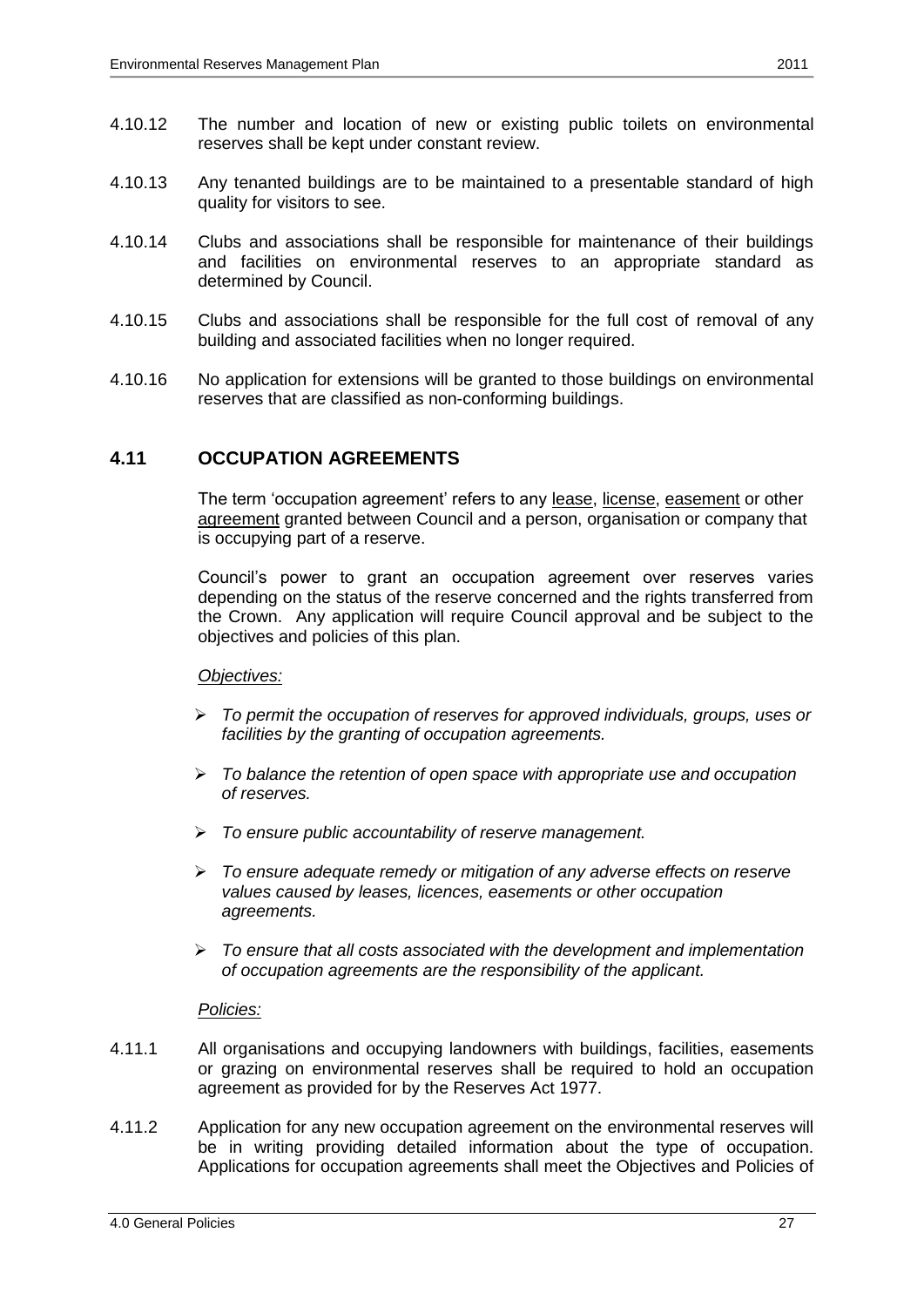6.1 - Requests for Development on Reserves with particular emphasis on Policy 6.1.9 which identifies the requirements of any development plan. Information provided will allow Council to assess all applications in an equitable and consistent manner.

- 4.11.3 Council shall draw up leases and licences subject to the provisions contained in the First Schedule, and the Sections of the Reserves Act 1977 relevant to the reserve classification and purpose of the lease or licence.
- 4.11.4 Easements shall be subject to Sections 48 and 48A of the Reserves Act 1977*.*
- 4.11.5 All costs associated with occupation agreements shall be the responsibility of the applicant.
- 4.11.6 Occupation agreements shall include clear steps to be taken in the event of a reserve facility or building being no longer required by an occupier, lessor or owner before the end of any occupation agreement.
- 4.11.7 The approved occupier of any area of an environmental reserve shall not sublet, assign, transfer, mortgage or part with possession of any part of the land or building without the prior written consent of Council.

# **4.12 OUTDOOR FURNITURE**

Providing outdoor furniture on reserves that are appropriately designed and blend in with the surrounding landscape can add to the user's enjoyment of a reserve. Outdoor furniture such as seating and rubbish bins need to be maintained so that they remain an attractive asset to the reserve and do not become a safety hazard.

### *Objective:*

 *To provide outdoor furniture that enhances the experience of the reserve user.*

### *Policies:*

- 4.12.1 Outdoor furniture on environmental reserves shall be designed to a high standard.
- 4.12.2 Outdoor furniture shall be provided in environmental reserves where an identified need has been established and where resources permit. The number, design and placement of outdoor furniture shall be in keeping with the purpose and levels of use of the reserves and appropriate to the setting.

# **4.13 MONUMENTS, ART WORK AND SCULPTURE DISPLAYS**

### *Objective:*

 *To provide monuments, art work and sculpture displays to enhance the experience for visitors to the reserve.*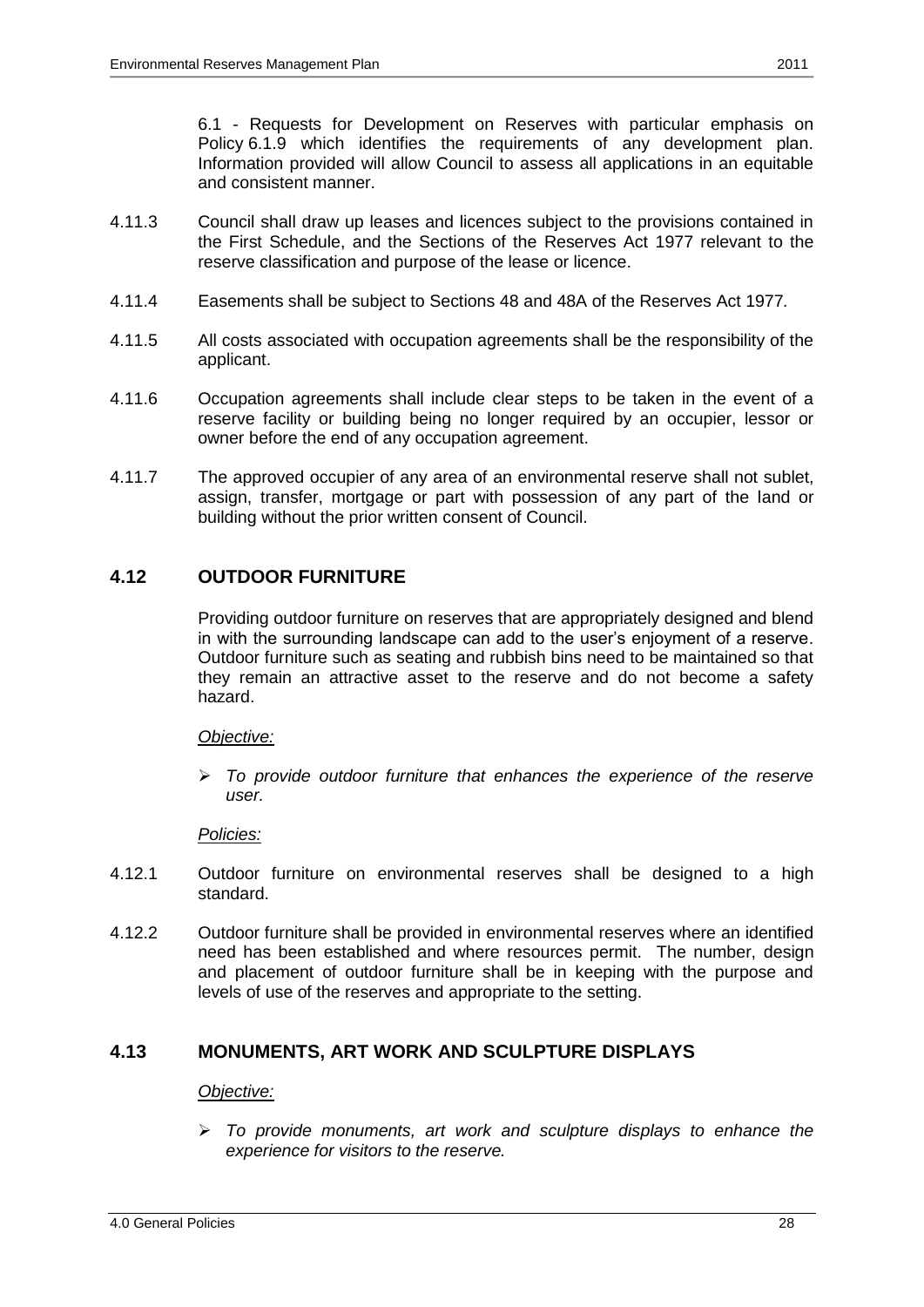### *Policies:*

- 4.13.1 Monuments, art work and sculpture displays will be considered where appropriate and practical so it is in keeping with the natural and surrounding character of the reserve.
- 4.13.2 Materials and colour schemes of monuments, art work and sculpture displays shall be approved by Council. The creation, materials and colours of monuments, art work and sculpture displays may be considered on submission of a copy of the design and proposed colour scheme to Council.
- 4.13.3 Monuments, art work and sculpture displays will be designed to a high standard and, where practical, be designed to limit the opportunity for vandalism.
- 4.13.4 Permanent monuments, art work and sculpture displays in reserves will need to be robust, weatherproof and long lasting.
- 4.13.5 Maintenance of monuments, art work and sculpture displays in reserves will be undertaken by Council, or Council approved operators.
- 4.13.6 The design of any monuments, art work and sculpture displays shall be subject to Council approval and shall be in keeping with the surrounds to enhance and complement the landscape.
- 4.13.7 Temporary monuments, art work and sculpture displays are allowed on reserves until such time as the purpose for the display is finished and then they will be removed. They will be the responsibility of the event organisers or reserve occupiers.
- 4.13.8 Any proposals for monuments, art work and sculptures will be subject to the siting of them not compromising the other values of the park.

### **4.14 NETWORK UTILITY INFRASTRUCTURE**

Utility infrastructure can impact on reserve values, neighbours and users by restricting the current use of a reserve and the potential development of the reserve for future enjoyment.

Overhead service lines or structures relating to the provision of essential services detract from the appearance of reserves and place limitations on the vegetation and recreational activities that can occur under the service line.

It is not desirable to have network utility infrastructure on reserves, and reserves should not be regarded as infrastructure corridors. Full consideration should be given to alternative locations.

### *Objectives:*

 *To allow network utility operators conditional access to reserves for the purpose of inspection, maintenance, ongoing operation and upgrading of existing utility infrastructure.*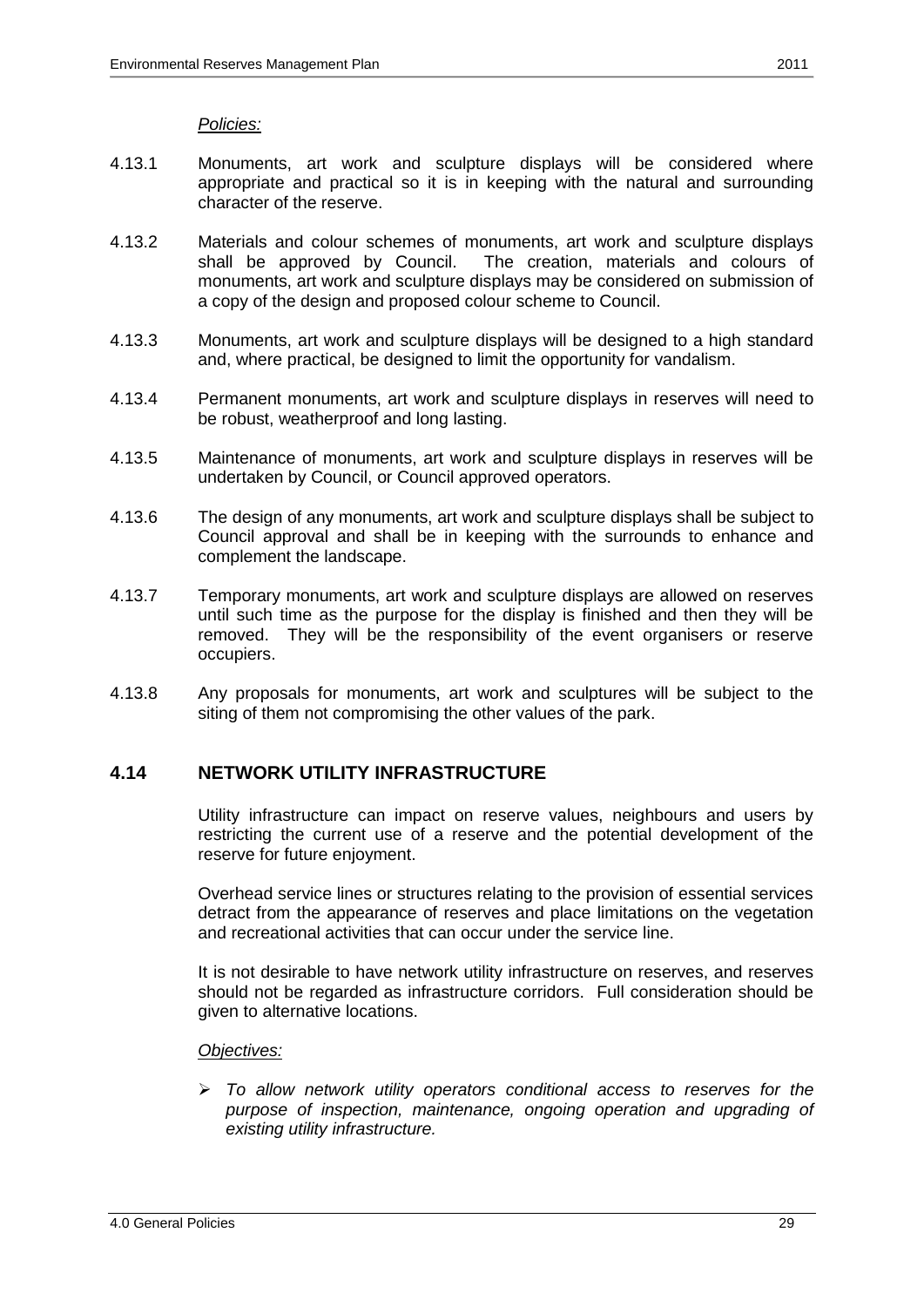*To permit new network utility infrastructure only where it is deemed essential for the reserves.*

### *Policies:*

- 4.14.1 No new network utility infrastructure will be permitted on environmental reserves unless a definite benefit to these reserves can be established.
- 4.14.2 All new network utility infrastructures only deemed essential for a reserve shall be laid underground and only to service the activities and facilities within the reserve.
- 4.14.3 Council will permit network utility operators conditional access to reserve land to inspect, maintain, operate or upgrade existing works, subject to the provisions of the relevant empowering Acts, the Reserves Act 1977 and conditions of Council.
- 4.14.4 The utility provider is responsible for all costs associated with temporary closures of reserves and the costs of reinstatement in the event of damage to a reserve from the network utility infrastructure.
- 4.14.5 Network utility operators must supply a useable and up-to-date 'as built' infrastructure plan, with detail to be agreed by Council officers, including information regarding their location on reserves as a condition of any occupation agreement.

# **4.15 LIGHTING**

Council recognises that some reserve user groups wish to operate at night. The aim with lighting is to enhance the real and perceived safety of the environment.

While lighting can be considered an essential component of night use in a reserve area, it is appropriate that some or all of the cost should fall to those who attract users of facilities at night. It is also important that the effects of lighting on reserve neighbours are taken into consideration.

There is no intention of providing lighting in environmental reserves as there is limited night time use.

### *Objectives:*

- *To allow car park and access way lighting where appropriate.*
- *To enhance the real and perceived safety of the reserve through the provision of lighting along key pedestrian paths.*

# *Policies:*

4.15.1 Council will only consider the provision of lighting on environmental reserve land where there is a clear public benefit or for amenity, security and safety reasons*.*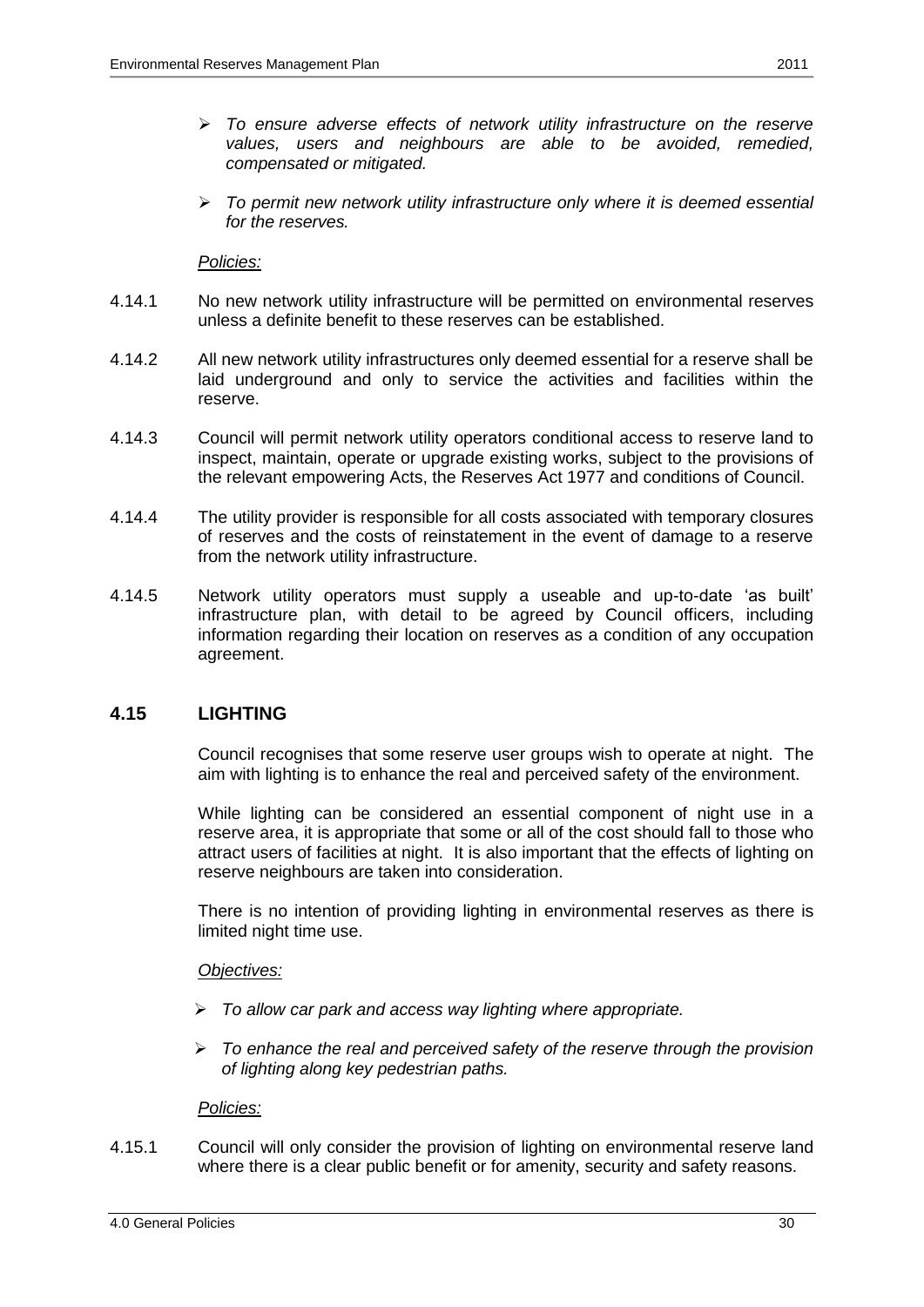- 4.15.2 Where an identifiable beneficiary from Council's lighting of car parks and access ways exists, the full operation, maintenance and replacement costs will be passed on to this beneficiary.
- 4.15.3 The reserve occupier is responsible for the provision and maintenance of lighting associated with their activity, with the approval of Council.
- 4.15.4 Council shall consider best practise and lighting engineering standards, energy efficiency and appropriate design for the location when establishing new lighting fixtures on environmental reserves.
- 4.15.5 The light spill generated from any activity on environmental reserves shall not exceed 5 lux at any residential boundary between the hours of sunset and sunrise.

### **4.16 SIGNS**

Signs inform the public of their responsibilities as users of the reserves and advise users of the management and maintenance responsibilities of the reserve and its facilities.

Signs are also used as a way of educating and informing the public on features of reserves. They should make it easier for users to find their way around reserves and locate areas of interest.

Signs can also dominate and detract from the user experience.

The implementation of the policies on signs on reserves is subject to the appropriate provisions of Council Bylaws, District Plan rules and the requirements of the Reserves Act 1977.

### *Objectives:*

- *To minimise the adverse visual effects of signs while maximising useful information to reserve users.*
- *To ensure sign information, styles and types are consistent across all reserves.*
- *To provide signs that assist in user orientation and park legibility.*

- 4.16.1 Council shall use NZ Standard for the 'Design and application of outdoor recreation symbols' (NZS 8603:2005) as a guide when providing and maintaining signs on environmental reserves.
- 4.16.2 Signs shall be for the purpose of proper and beneficial management, administration and control of the environmental reserves.
- 4.16.3 Environmental reserve interpretational signage and promotional brochures may be developed as required to inform and educate the reserve visitors.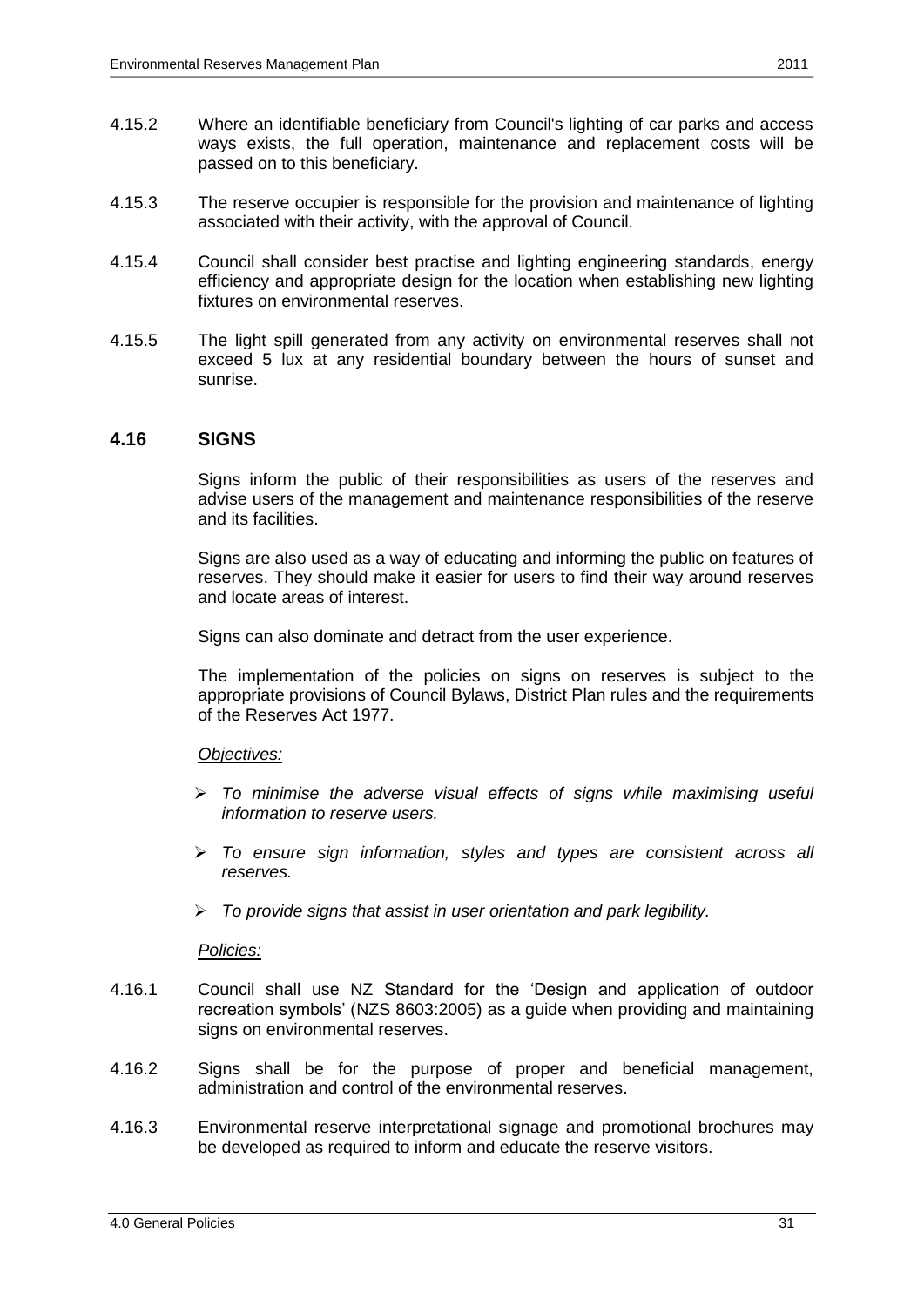- 4.16.4 The number of signs on environmental reserves shall be kept to the minimum number required to meet the needs of users.
- 4.16.5 No trade sign or any other form of advertising shall be permitted in the environmental reserves or on structures within the reserves.
- 4.16.6 Permanent advertising signs are not permitted on environmental reserves.
- 4.16.7 Temporary advertising intended to alert or inform the public about a forthcoming event or attractions on the reserve may be permitted at the discretion of Council. The position of all temporary advertising shall be approved by Council. All costs shall be the responsibility of the applicant and temporary signs shall remain in place for a maximum of 14 days.
- 4.16.8 No reserve occupier with an occupation agreement on an environmental reserve shall erect any sign unless prior written approval from Council has been received.
- 4.16.9 Reserve occupiers must apply to Council to place signage on their buildings. The size, style and scale of signage will be taken into consideration and in particular, the effect or visual impact the sign will have on reserve users and reserve neighbours. All signs on buildings shall be limited to the name of the club or organisation and shall be within the dimensions of 3m long by 1.2m deep and to a maximum area of 1.5m². Any requests for signage outside these dimensions must be approved by way of Council resolution.
- 4.16.10 Reserve occupiers will be responsible for meeting the costs of producing, erecting, maintaining, removing and replacing signs relating to their activity to be located on or adjacent to their buildings.

# **4.17 DISPOSAL OF RUBBISH**

Council is committed to reducing the amount of litter that is deposited on Council Land. The dumping of rubbish on reserves or the inappropriate use of existing rubbish disposal facilities can detract from the reserve values and the proper functioning of reserves.

Council's general policy is to not provide rubbish bins on public parks except in high use/high profile areas. Visitors are therefore encouraged to take their rubbish home with them.

Council is also concerned about the impact garden escapees can have on areas of environmental importance. Garden escapees, or weeds, often come from garden waste being dumped onto neighbouring reserve land.

### *Objectives:*

- *To preserve reserve values through appropriate disposal and collection of rubbish and garden waste.*
- *To encourage reserve users on reserves to act responsibly by requiring them to take home their rubbish.*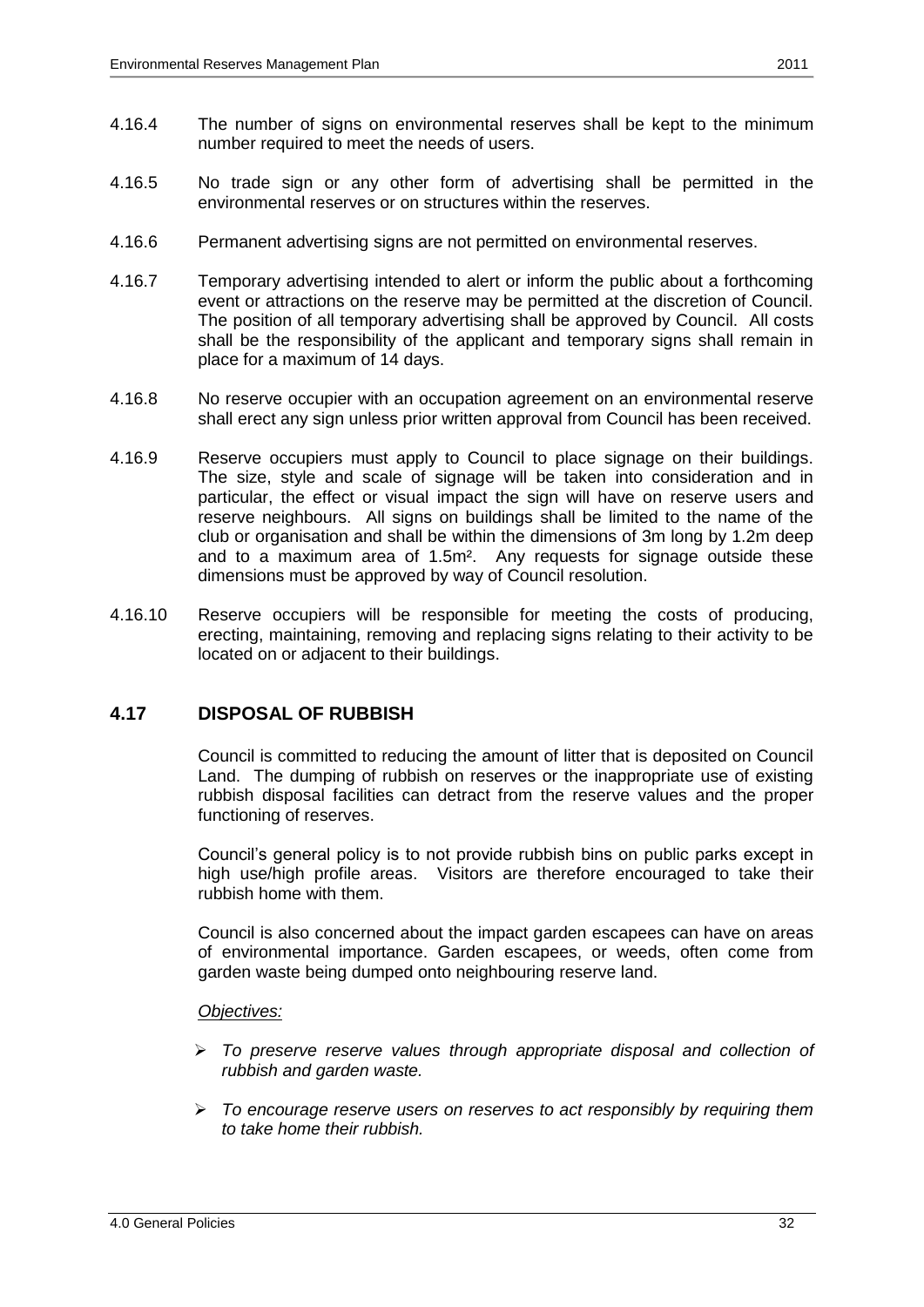- 4.17.1 Dumping of domestic refuse, trade waste, garden refuse, rubble or other debris in the environmental reserves is not permitted.
- 4.17.2 Reserve user groups are responsible for ensuring the area of their responsibility is kept clear of rubbish.
- 4.17.3 Litterbins may be provided in few individual environmental reserves for the reserve users. Only litter incidental to reserve use shall be placed in these bins. Household rubbish is not permitted to be placed in these litterbins.

# **4.18 CAMPING**

Camping is only permitted on reserves administered under the Reserves Act 1977 in the Invercargill District in camping grounds specific to that purpose. Potential problems resulting from freedom campers on reserves include toilet waste disposal, rubbish and damage to parks.

There are registered camping grounds on reserves in Bluff and at Sandy Point, as well as other private facilities, that provide adequate camping grounds for visitors to the City.

Freedom camping is not permitted on environmental reserves given their importance as reserves with significant natural values, and the potential damage that freedom campers may have on these natural values.

### *Objectives:*

- *To conserve the public health, well being and safety of the public while on reserves.*
- *To ensure the public have equity of use over reserves under the Council's control.*
- $\triangleright$  To prohibit camping in reserves.

*Policies:*

- 4.18.1 Camping is not permitted on environmental reserves.
- 4.18.2 In special circumstances, camping on environmental reserves for one off events may be approved by Council resolution.

# **4.19 NUISANCE**

Certain activities on reserves including vegetation, loud noise or extreme glare have the potential to disturb other reserve users, reserve neighbours or cause damage to indigenous species and wildlife habitats.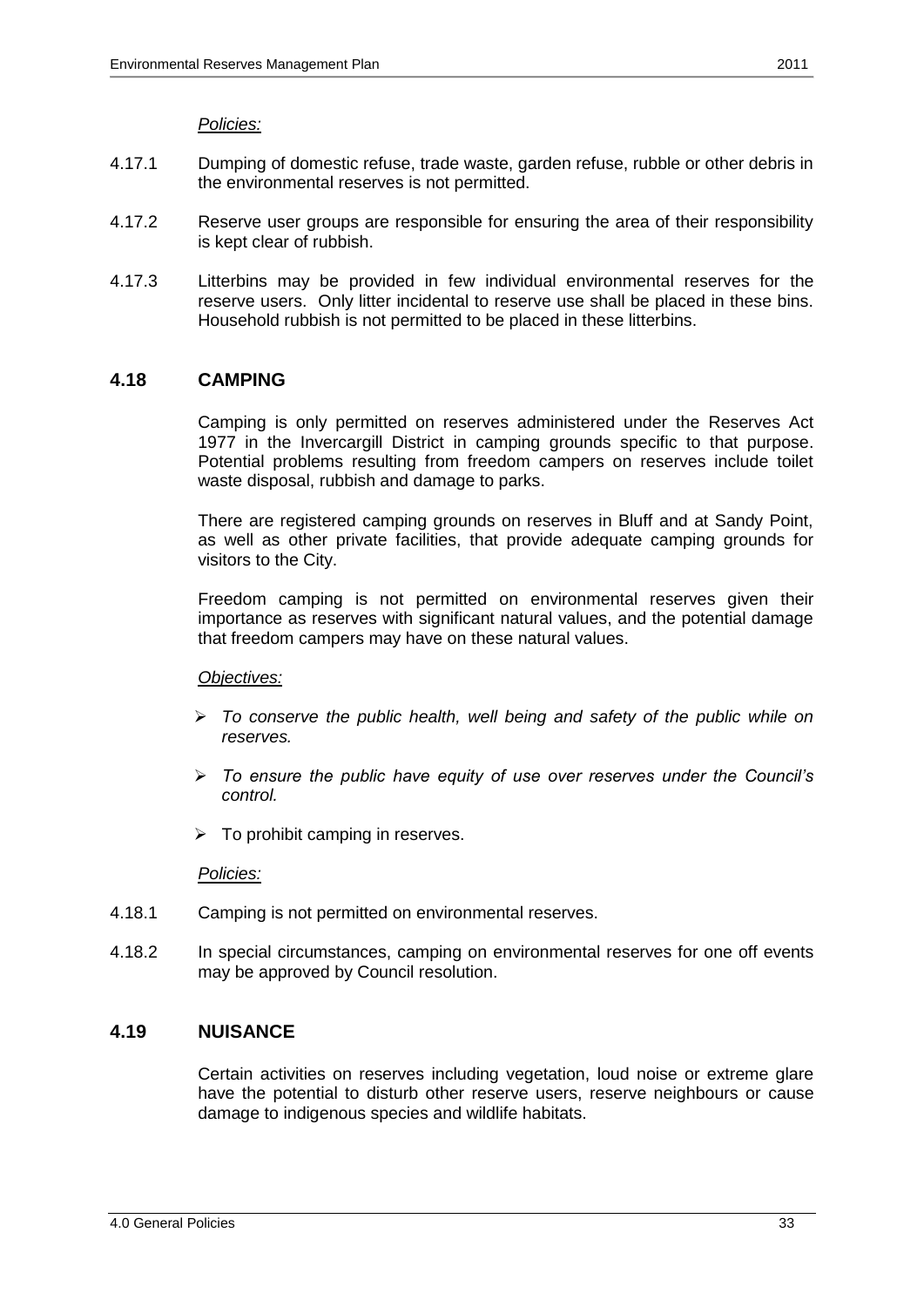#### *Objective:*

 *To protect and enhance environmental values, while at the same time, reducing the impact of any potential nuisances.* 

*Policy:*

4.19.1 Activities on the environmental reserves that cause ongoing and extreme annoyance to other reserve users, neighbouring properties, or which are likely to cause damage to indigenous species and wildlife habitats are not permitted.

# **4.20 PLAYGROUNDS AND PLAY EQUIPMENT**

The provision of a variety of well-maintained and safe play equipment throughout the District is important for the development of children. Play equipment complements the areas of open space available to children for informal play.

Management of environmental reserves focuses on the preservation of the natural amenities. Playgrounds are not compatible with the conservation objectives unless there is a strong need for them and they are appropriate to the reserve's natural setting.

### *Objectives:*

- *Playgrounds will only be considered on environmental reserves if there is a public need and if they are compatible with the reserve's conservation objectives.*
- *To ensure an acceptable level of health and safety is provided for playground users.*
- *To maintain playgrounds that are stimulating and fun, and to encourage children to engage in physical activity.*
- *To limit the development of any new playgrounds on environmental reserves.*

- 4.20.1 Council will only consider the provision of play equipment on environmental reserve land where there is a clear public benefit or a high public demand for it*.* Proposal of play equipment will also be dependent on the type of reserve it is requested for.
- 4.20.2 All new or upgraded playgrounds and play equipment constructed on environmental reserves shall comply with the New Zealand Safety Standard for playgrounds - NZS: 5828:2004 or any subsequent review of this standard.
- 4.20.3 All playgrounds and play equipment on environmental reserves shall be given a monthly maintenance check and a six monthly safety check to ensure all pieces of equipment are maintained to a safe standard and meet the current New Zealand Safety Standard for Playgrounds.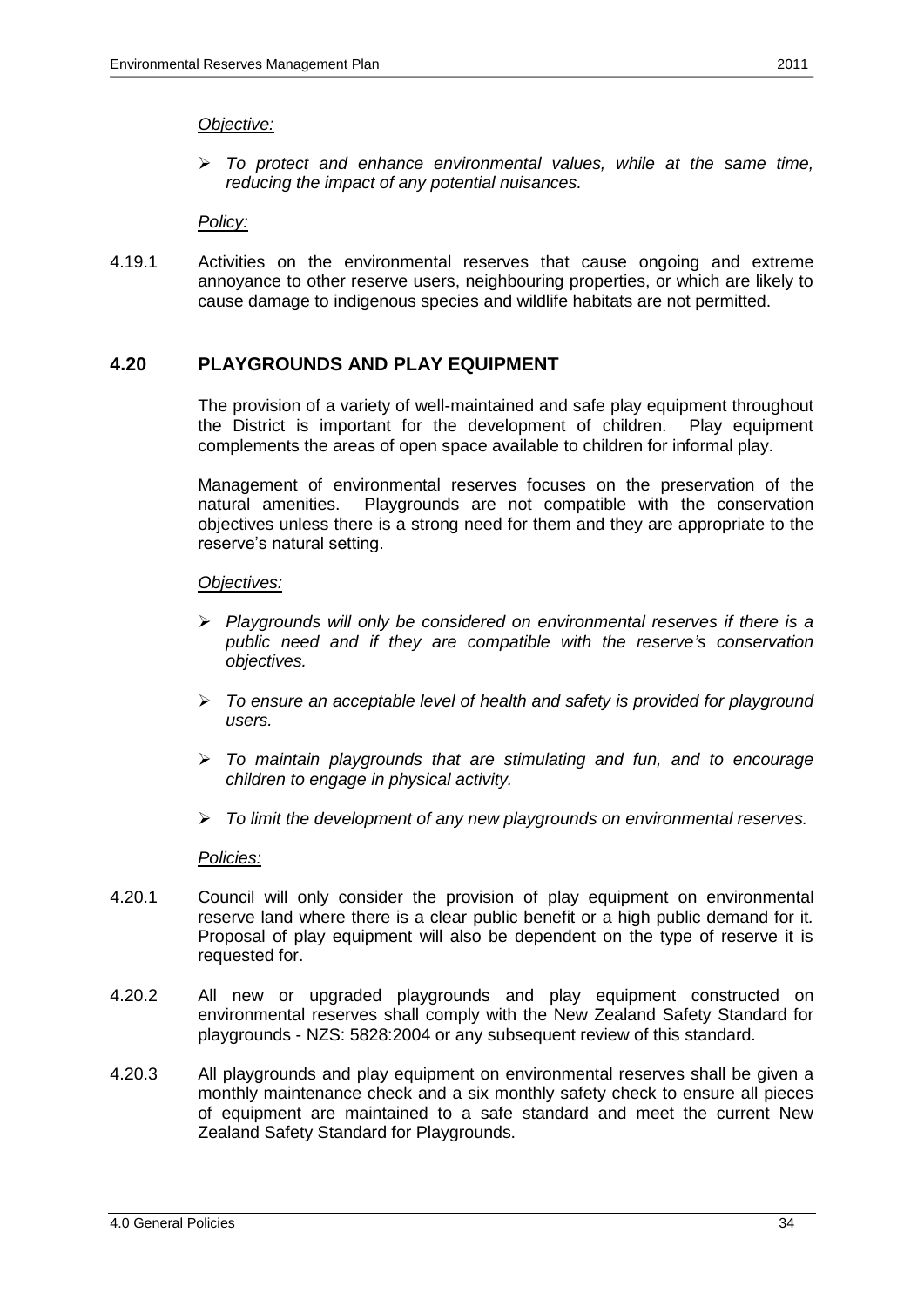4.20.4 Informal play opportunities shall be encouraged, through the design of open spaces within environmental reserves, using the natural landforms and existing features.

# **4.21 SMOKE FREE PARKS AND RESERVES**

### *Objectives:*

- *To encourage healthy and active lifestyles for Invercargill residents through the use of parks and reserves as Smoke Free areas.*
- *That this be promoted in all Invercargill City Council Parks and Reserves, and in particular, within 20 metres of play equipment; entrances to the Queens Park Aviary and Queens Park Animal Reserve; and all marked sports fields.*
- *That the public be encouraged through signage and publicity to maintain a clean, healthy environment in these areas.*
- *That this become a policy in each of the Reserve Management Plans upon their drafting or review.*

### *Policies:*

- 4.21.1 By designating and promoting all Invercargill City Council owned children's playgrounds, the Queens Park Aviary, Queens Park Animal Reserve, and areas designated as sports fields as Smoke free areas.
- 4.21.2 That this be promoted in all Council Parks and in particular within 20 metres of play equipment, entrances to the Queens Park Aviary and Queens Park Animal Reserve, and allocated sports fields.
- 4.21.3 That the public be encouraged through signage and publicity to maintain a clean, healthy environment in these areas.
- 4.21.4 That this become a Policy in each of the Reserve Management Plans upon their drafting or review.
- 4.21.5 That groups booking events on environmental reserves will be encouraged to actively promote their event as smoke free.

# **4.22 HEALTHY AND ACTIVE PARKS**

Council has a role to play in providing public spaces that offer healthy and active opportunities for the public. One of the key outcomes of the "Our Way Invercargill<sup>"2</sup> strategy plan is "Health and Wellbeing - We are healthy people".

This aligns with the "Healthy Eating - Healthy Action (HEHA)" strategy developed by the Ministry of Health as an approach to improving nutrition, increasing physical activity and achieving healthy weight for all New Zealanders.

 $\overline{a}$ 

<sup>&</sup>lt;sup>2</sup> 'Our Way Invercargill' Long Tern Council Community Plan (LTCCP) 2006 – 2016, Invercargill City Council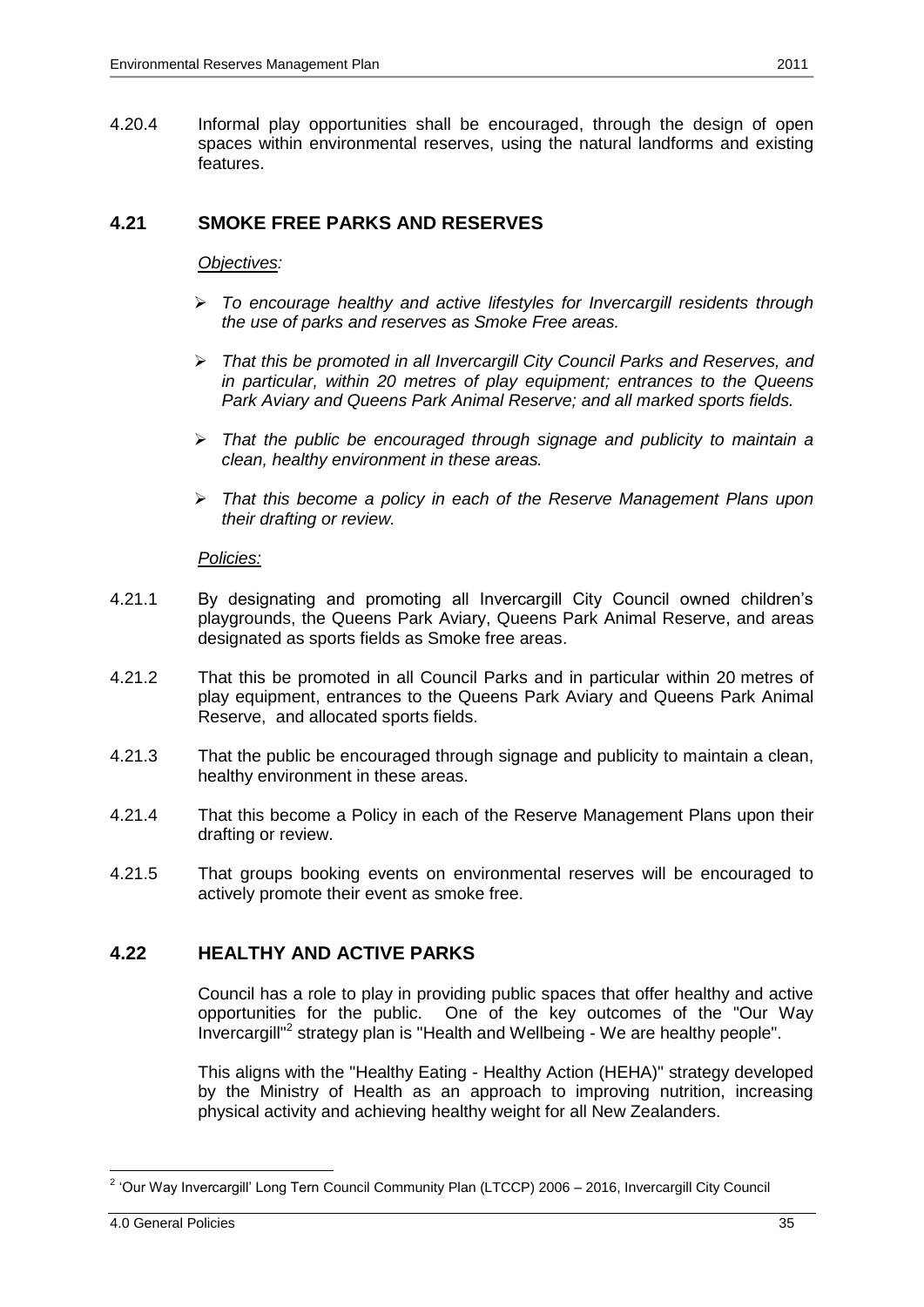In addition to this, "Push Play" is a nationwide Sport and Recreation New Zealand (SPARC) campaign to get more New Zealanders more active, more often.

Some of the ways Council can contribute to the "Health and Wellbeing" outcome is through providing opportunities in our parks which include:

- $\triangleright$  Encouraging Healthy Lifestyles:
	- o promoting a 'smoke free' environment.
	- o promoting healthy eating.
- Encouraging Active Lifestyles:
	- o providing activity friendly environments.
	- $\circ$  promoting active use of the park.
	- o providing equity of provision in terms of culture and ability.

### *Objective:*

 *To encourage healthy and active lifestyles for Invercargill residents through the use of parks and reserves.*

### *Policies:*

- 4.22.1 Groups booking events on environmental reserves will be encouraged to provide healthy food alternatives at their event.
- 4.22.2 Council will consider the cultural needs and physical abilities of potential users when designing environments in environmental reserves to ensure the area is welcoming and functional for all.

# **4.23 LIQUOR CONSUMPTION AND SALE**

Reserve users can request consent for special or one off events where liquor is sold or supplied incidental to the principal purpose of the occasion or event being held.

### *Objective:*

 *To allow the consumption of liquor on reserves where the effects on the reserve, reserve values, reserve users and reserve neighbours can be avoided, remedied or mitigated and the relevant statutory and Bylaw requirements are met.*

### *Policy:*

- 4.23.1 Council will not oppose the granting of liquor licences for premises located on reserves or special licenses in defined areas for one off types of events where:
	- (a) The granting of permission is consistent with the purposes of the reserve.
	- (b) The effects on the reserve, reserve values, reserve users and reserve neighbours can be avoided, remedied or mitigated.
	- (c) Applicants can provide evidence they have met the requirements of relevant legislation, regulations, codes and permits.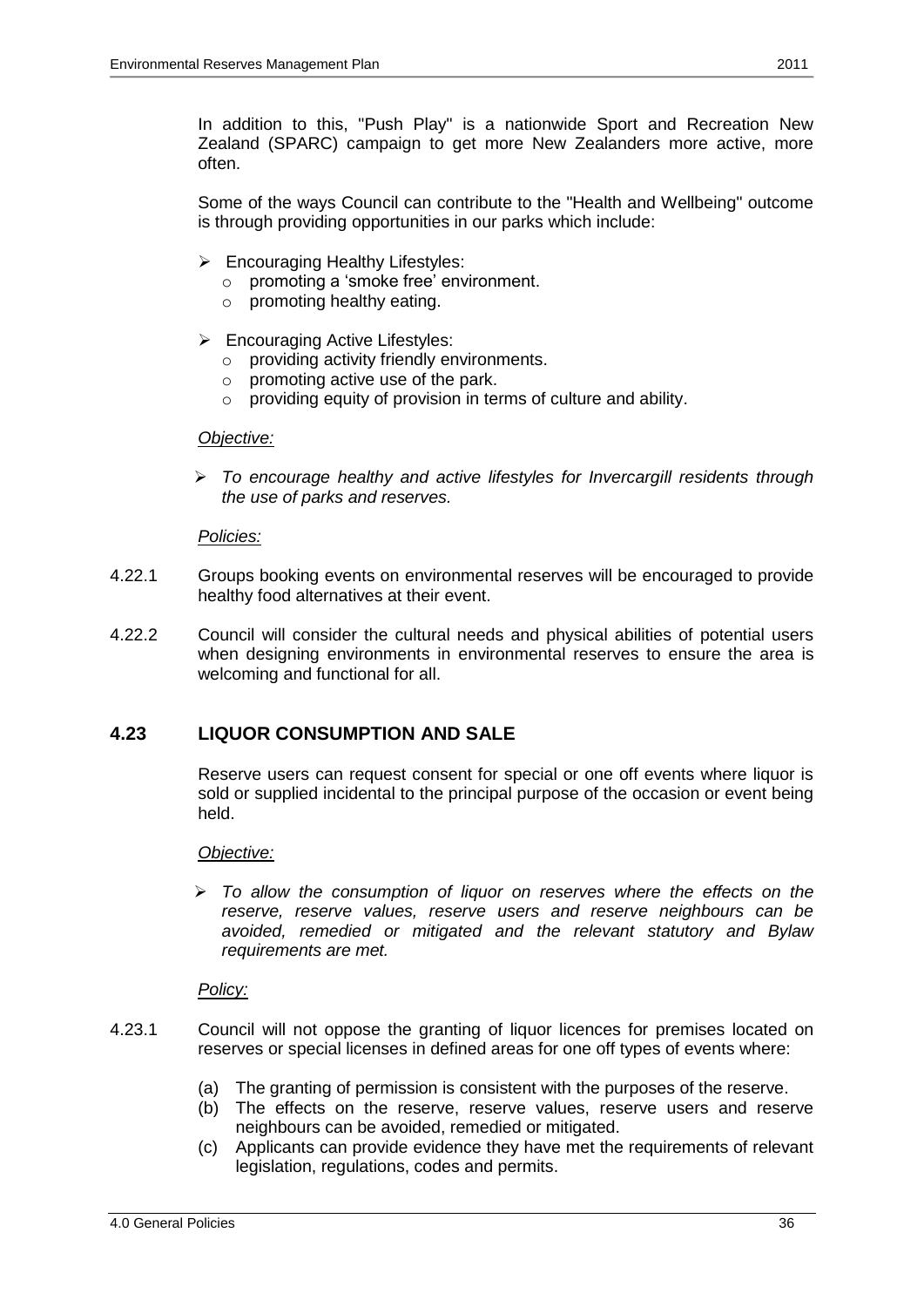Groups occasionally wish to use reserves for fireworks displays. These displays are controlled by legislation other than the Reserves Act 1977 but require permission from Council when the activity is to occur on a reserve.

### *Objective:*

 *To allow fireworks displays on reserves if adverse effects on reserve values, reserve users and reserve neighbours are able to be avoided, remedied or mitigated.*

### *Policies:*

- 4.24.1 Fireworks displays are prohibited on environmental reserves.
- 4.24.2 Fireworks displays by organised groups may be allowed on environmental reserves with prior written authorisation from Council.
- 4.24.3 Applicants wishing to use environmental reserves for fireworks displays must provide evidence they have met the requirements of relevant legislation, regulations, codes and permits and provide an acceptable Risk Management Plan before final permission will be granted.
- 4.24.4 Proof of adequate public liability insurance is required for permission to be granted for fireworks displays on environmental reserves.

# **4.25 FIRES ON RESERVES**

Fires on reserves have the potential to cause significant damage to indigenous wildlife habitat, buildings on reserves and to adjacent property and people.

*Objective:*

 *To protect natural habitat, buildings and structures on parks and reserves from the damage and destruction of uncontrolled fires.*

*Policy:*

4.25.1 The lighting of fires on environmental reserves outside of a contained gas barbeque is not permitted without the prior written authorisation from Council.

# **4.26 ADMINISTRATION**

Environmental reserves are vested in Council for the protection and enhancement of the recreational, environmental and scenic values.